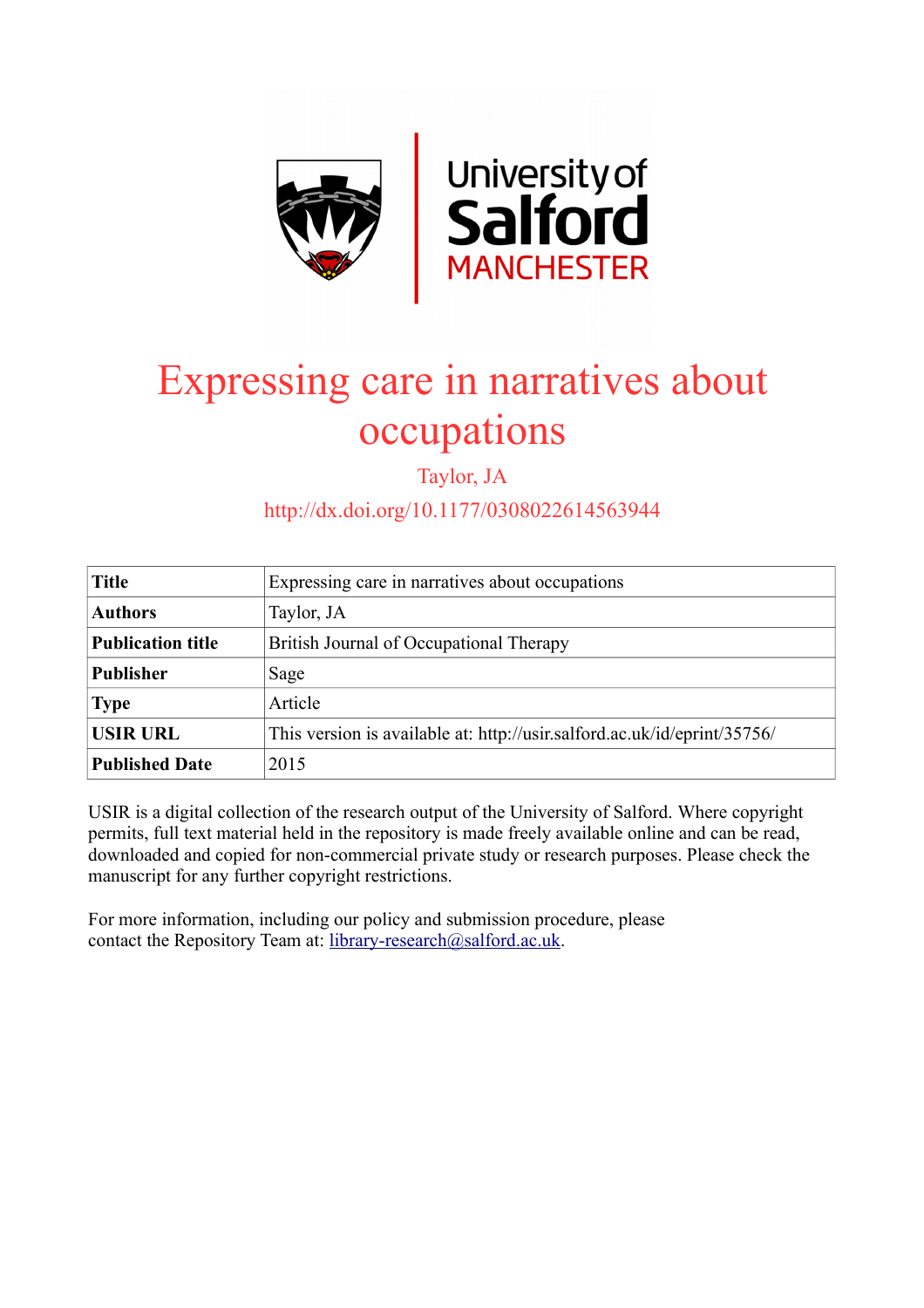Title Page

**Expressing care in narratives about occupations**

**Dr Jackie Taylor**

**Senior Lecturer, School of Health Sciences, University of Salford, M6 6PU**

**j.taylor@salford.ac.uk**

**drjackietaylor@icloud.com**

**Key words: Identity; values; leisure**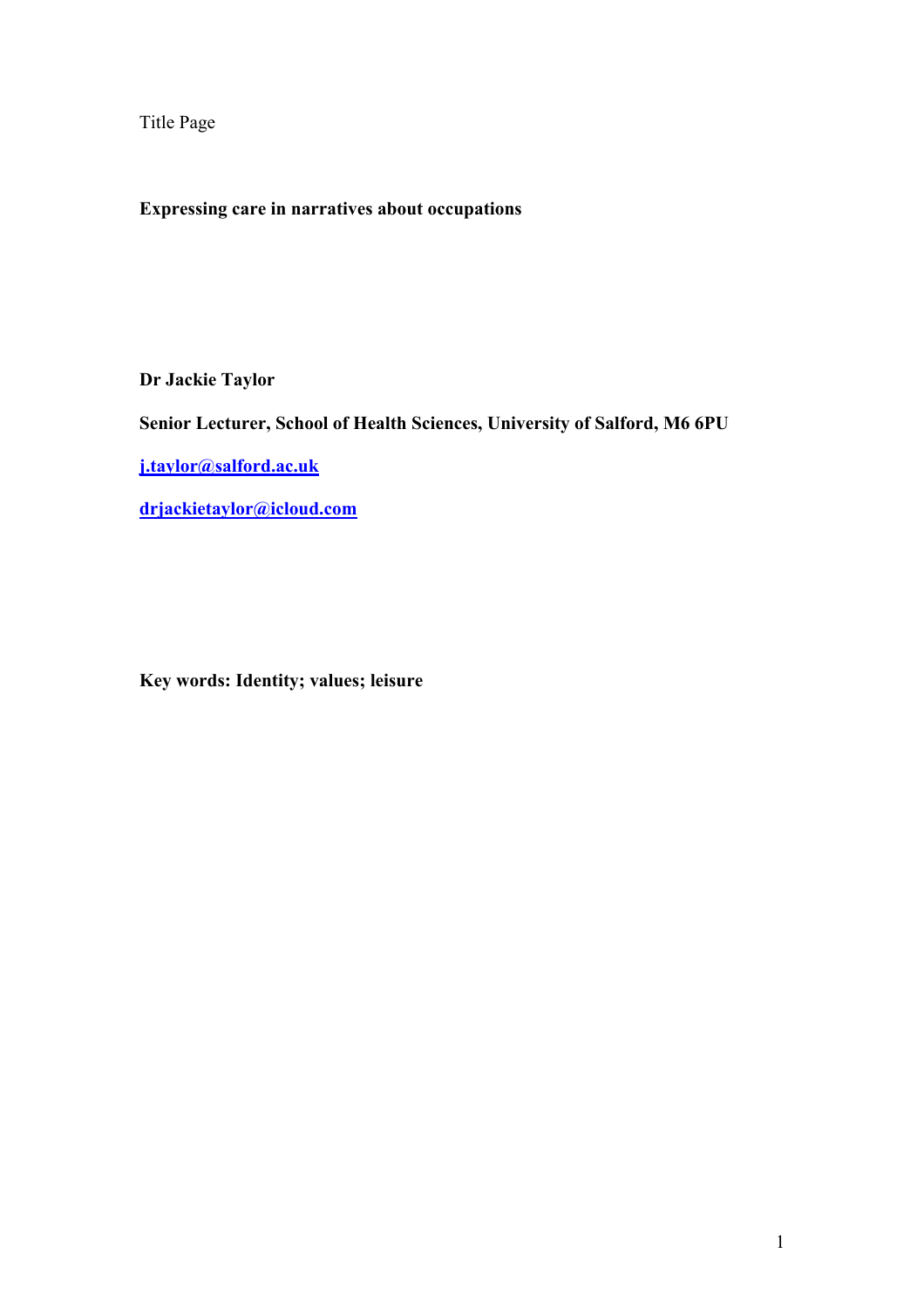## **Abstract**

**Introduction.** Engagement in occupations impacts on well-being, but this relationship needs to be better understood by occupational therapists. A focus on the meanings of occupations, rather then their purpose, might help further this understanding. Being meaningful, an occupation enables the individual to participate in society in a way that reflects personal and societal values. This paper explores how people can express personal values and caring in the narratives that they tell about leisure occupations. **Method.** 17 serious leisure enthusiasts were interviewed and encouraged to talk about their chosen occupation. Narratives were extracted from the transcripts and analysed, giving attention to content, structure and interaction. Those narratives that appeared to have a meaning associated with caring were examined further in order to establish the types of caring that they revealed. **Findings.** 31 narratives were found to have a meaning associated with values or caring, relating either to a moral struggle, caring close to home or caring further afield. **Conclusion.** For some individuals, the meaningfulness of their leisure occupations lies, in part, in using them as a vehicle to express care towards the self, towards others or towards the environment. This has implications for the uses of occupations in therapy.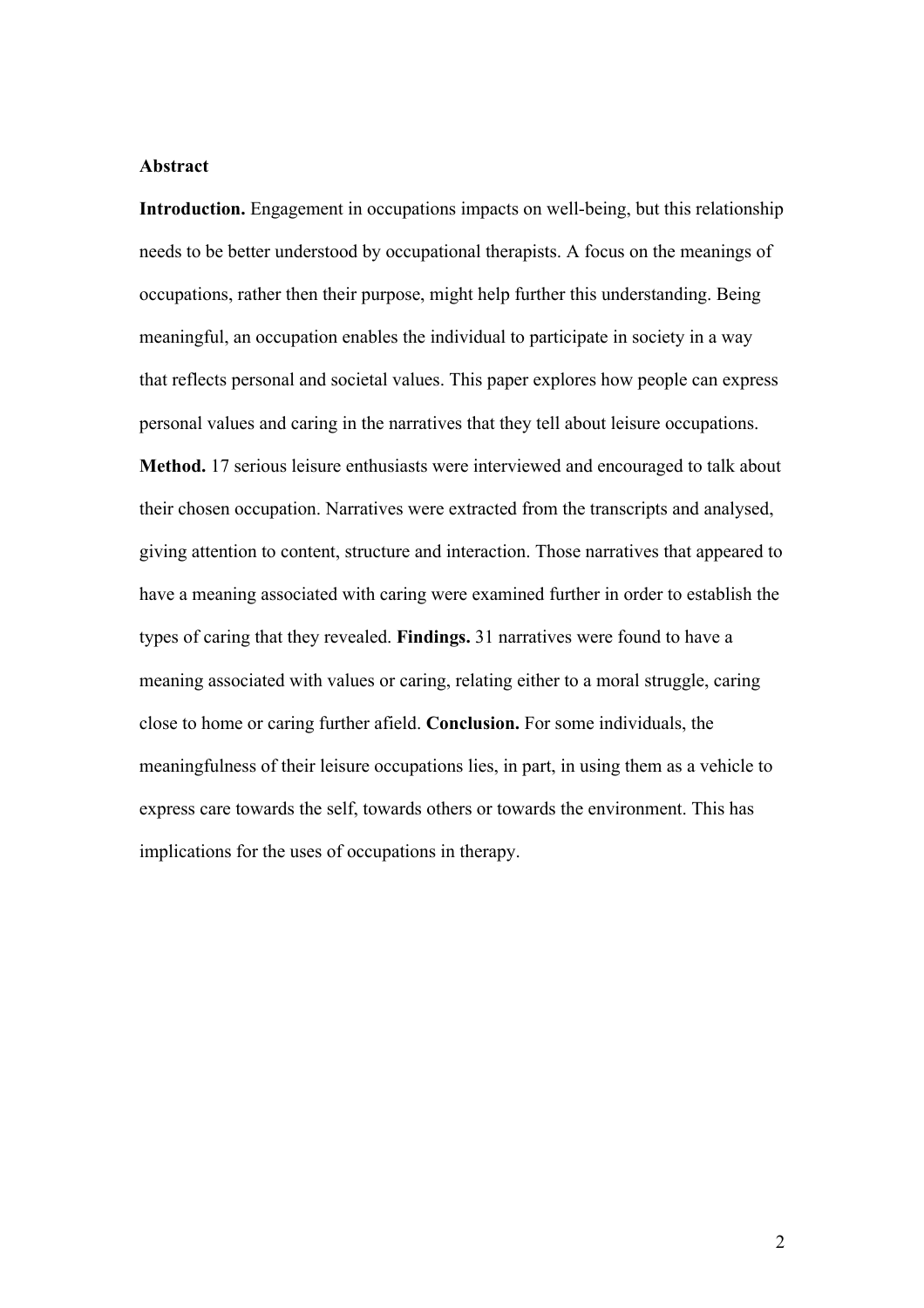# Introduction

That engagement in occupation contributes to well-being is a central tenet in the foundational knowledge-base for the practice of occupational therapy (Wilcock 2006). Occupations are understood to have both meaning and purpose for the individual, and, whilst occupational therapy practice is often structured around purpose and function, it has been argued that the relationship between occupation and well-being might be better understood through a focus on subjective experience and meaning (Persson 2001, Hammell 2004, Hammell 2009). If the meanings of occupations can be better understood, then so might their therapeutic potential. This paper focuses on the idea that occupations become meaningful, for some people, as a vehicle for caring, thus playing a role in the well-being of self, and others in society.

#### **Meaningful occupation, identity and well-being.**

A focus on *meaning* means that we can better understand the individual uniqueness of occupational engagement, and yet, as Hammell argues (2004, 2009), this is a topic requiring fuller exploration by occupational therapists. Each occupation has societal, as well as personal, meaning. The relationship between the meanings of personal action and societal context is, indeed, fundamental in the construction of identity (Christiansen 1999), defined by Hewitt as 'the person's location in social life' (1994, p111). This is one of the concepts underpinning symbolic interactionism (Blumer 1969) which argues that actions are symbolic in society. The meanings of occupations are created and shared within society and understood by individuals when they engage in these occupations. What we do helps us to construct who we are, in the way that we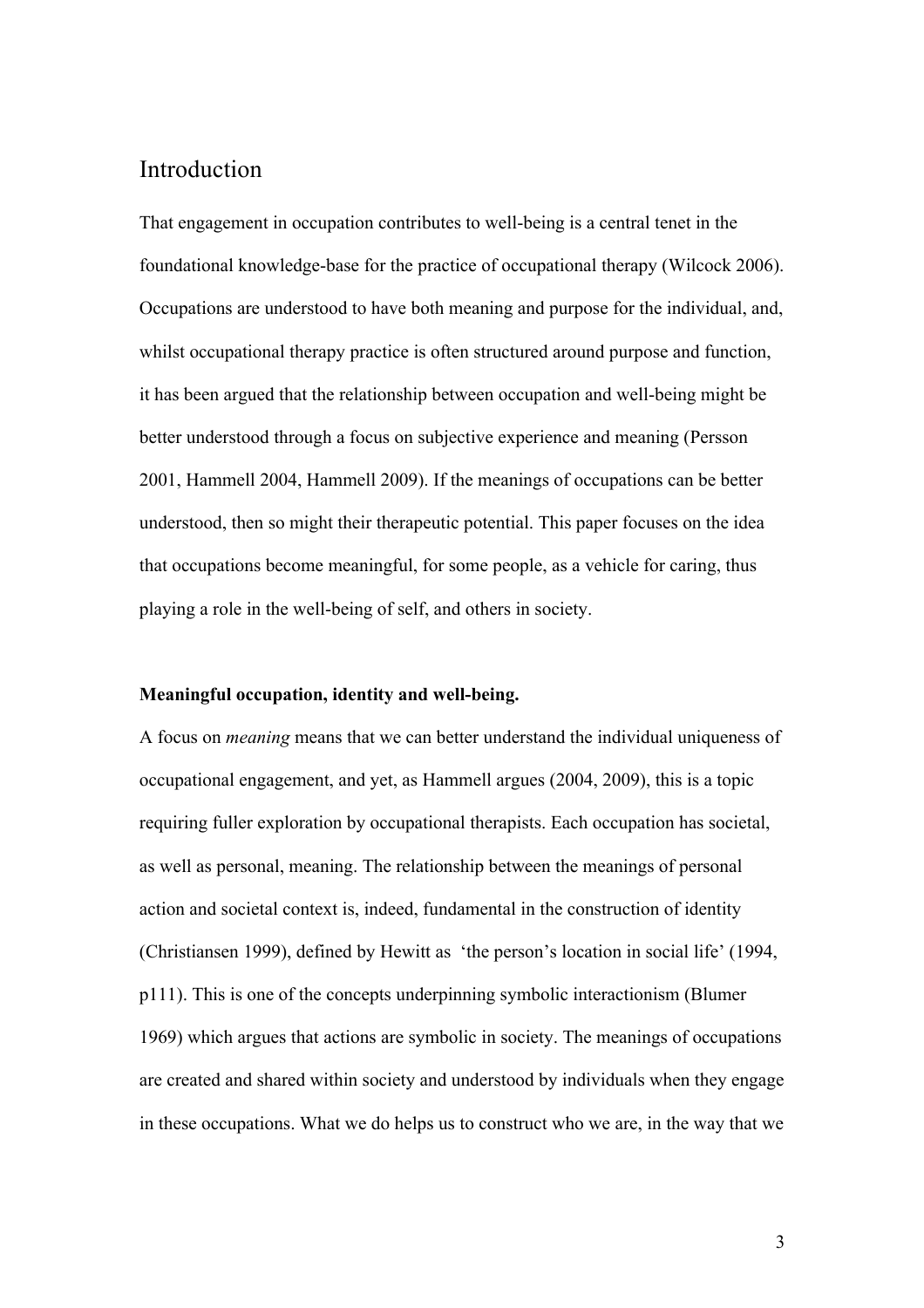experience ourselves (personal identity), and in the way that we present ourselves to others (social identity).

Human action and meaning-making are closely associated, being organised by the individual in a narrative form (Bruner 1990). People make sense of their actions (and occupations) by framing them in their own life-narratives, and within the wider sociocultural context.

#### **The moral self and occupation**

For the occupational therapist, the concern for the promotion of well-being for each individual must be associated with an understanding of the construction and expression of an identity through which the individual can participate in society successfully and with satisfaction. Because occupations are borne out of and embedded in society, they connect people to their own culture (Hocking, Wright-St. Clair et al. 2002, Unruh 2004). When people reflect on their actions in the world they try to make sense of them in relation to how they might be viewed in relation to societal standards and norms, and what is viewed as 'good' or 'bad, (Christiansen 1999, Crossley 2000). Thus an occupation might be meaningful in that it helps to express a moral positioning in society in relation to the self and to others. Whilst occupational therapists may have given some thought to an ethic of care in relation to practitioners of the profession (e.g. Taylor 1995, Wright-St Clair 2001) literature in other disciplines is more fruitful in relation to how everyday human activities may convey an ethic of care (e.g. Green 1998, Rojek 2005). The purpose-based sorting of occupations, within occupational therapy, into the categories of leisure, productivity and self-care may well have caused those occupations related to meanings of belonging and interconnectedness to be neglected (Hammell 2009).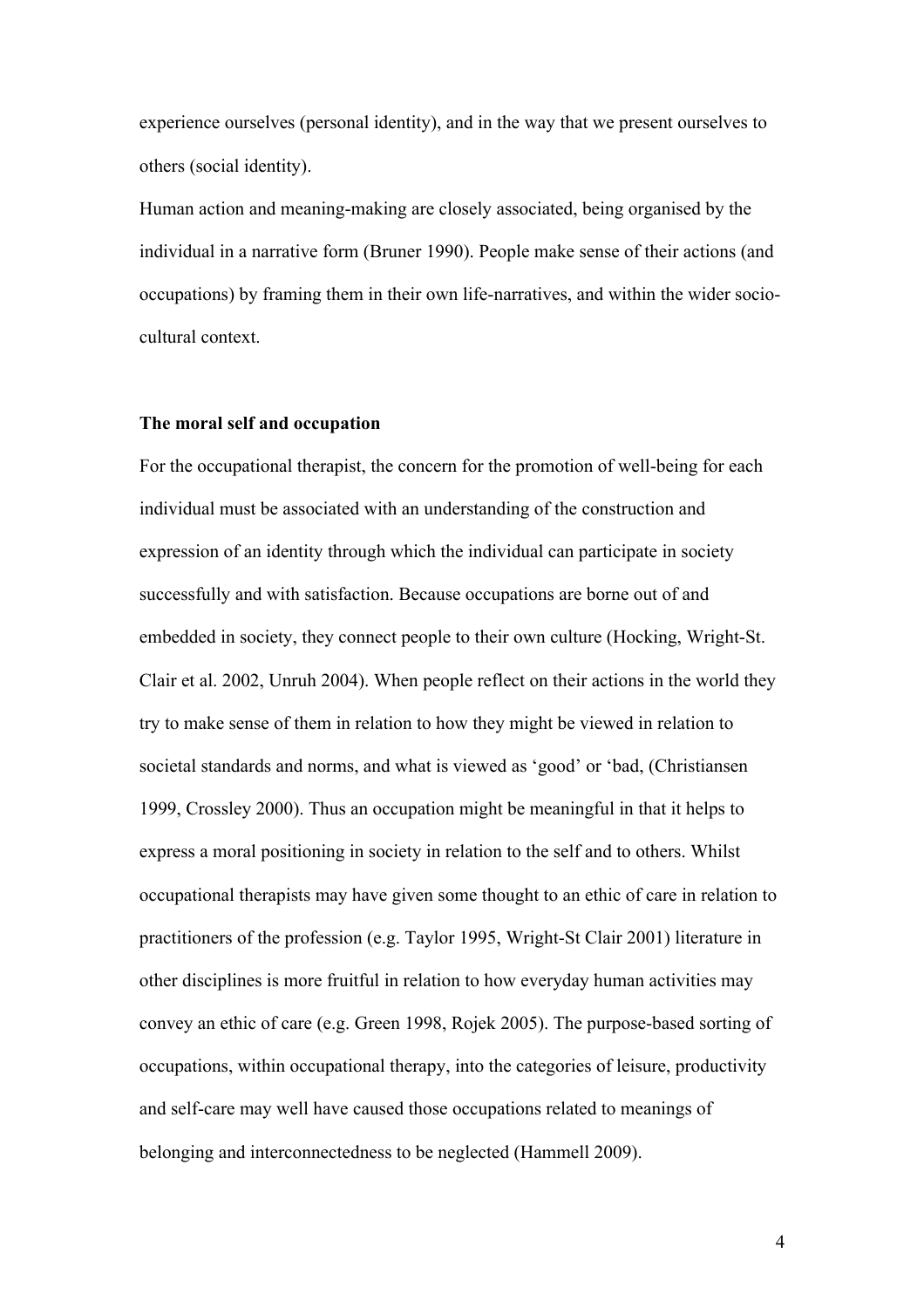That occupational behaviour might relate to caring is not completely neglected in the occupational therapy literature, in that 'self-care' is a common purpose-based category of occupations (Creek 2003). In these cases self-caring tends to be regarded as a function, rather than an expression of values. In contrast, some authors have given attention to the relationship between occupation and caring in relation to the common good (Peloquin 2005, Whiteford 2007).

The meaning and purpose of an occupation are both likely to be reflections of societal values, for as Polkinghorne posits "within the life narrative, episodes of practical activity are integrated with moral and ethical motives" (1991, p143). Further, it has been suggested that engagement in occupations that allow the enactment of one's values (occupational integrity) can enhance well-being (Pentland and McColl 2008), and specifically, eudaimonic well-being<sup>1</sup> (Hayward and Taylor 2011). It is important, because of the potential benefits for the individual and society, for occupational therapists to understand better the ways in which occupations can allow the expression of care and contribution.

In a recent study (XXXX 2013), a framework was proposed which offered a conceptualisation of how occupation contributes to the construction of identity. It was suggested that one facet of the framework is *morality*. Individuals, when telling of their engagement in an occupation might place emphasis on the personal meaningfulness that the occupation has in relation to morality or caring, in order to construct a particular and unique identity. This paper explores further how narratives allow the individual to emphasise personal values and caring as meanings that a leisure occupation can hold.

<sup>&</sup>lt;sup>1</sup> "when people's life activities are most congruent or meshing with deeply held values and are holistically or fully engaged" (Ryan & Deci, 2001)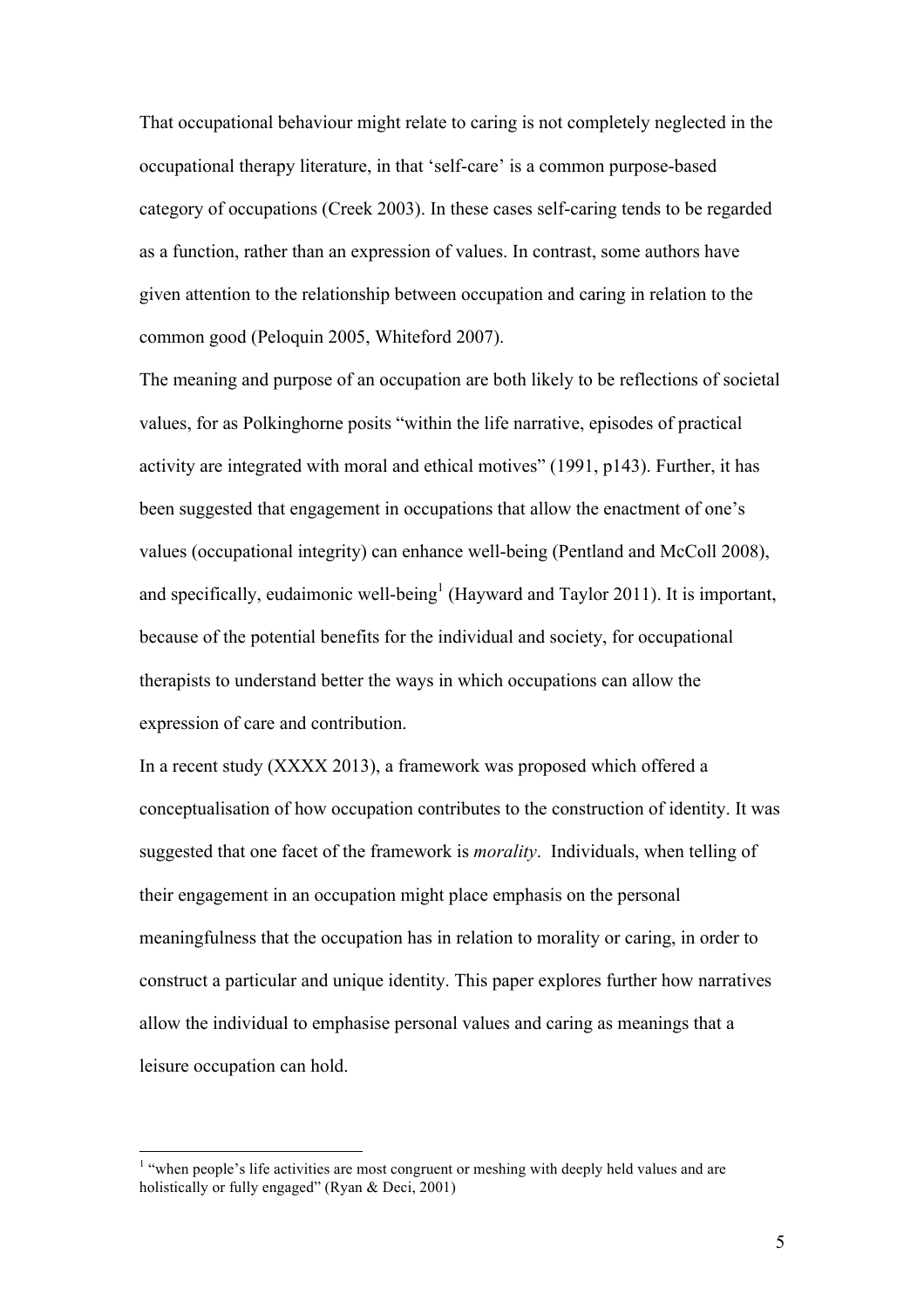# Method

Symbolic interactionism acknowledges the ability of people to reflect on their own actions, their purpose and their meaning (Hewitt 1994) and so qualitative data was gathered in research interviews, then subjected to narrative analysis. It is normal in everyday conversation for people to tell small stories, to illustrate a point that they are making. By interpreting the meanings of these small stories, some access can be gained to the meanings that people attribute to their occupations. A small story, or narrative, is defined here as a small, self-contained unit of discourse recounting some action and a plot. The action occurs over time, and is carried out by individuals who initiate or respond to events (Mattingly  $& Lawlor 2000$ ). A focus on this type of short narrative is in contrast to those narrative studies which focus on life stories, or large, life-changing events (e.g. Braveman & Helfrich 2001, Gould et al 2005).

When telling short narratives, the speaker constructs the story knowing that the listener is forming an impression as she or he speaks. The narrative is created with this in mind, as a preferred representation of the self to the audience (Goffman 1959). A narrative will thus have a jointly constructed meaning within the specific sociocultural context in which it is told. Given this social constructionist perspective it was appropriate, throughout the research, to remain reflexive and transparent in relation to the influence that I had on the interviewees and the ways in which meanings could be co-constructed (Fontana and Frey 2003). In any research it is important for the researcher to be consciously aware of her / his own influence on the interpretation and analysis of data. The processes of interviewing, transcription, identifying the beginnings and ends of the narratives, selecting narratives for analysis, the interpretations of meanings and, later, the ways in which a sense was made of the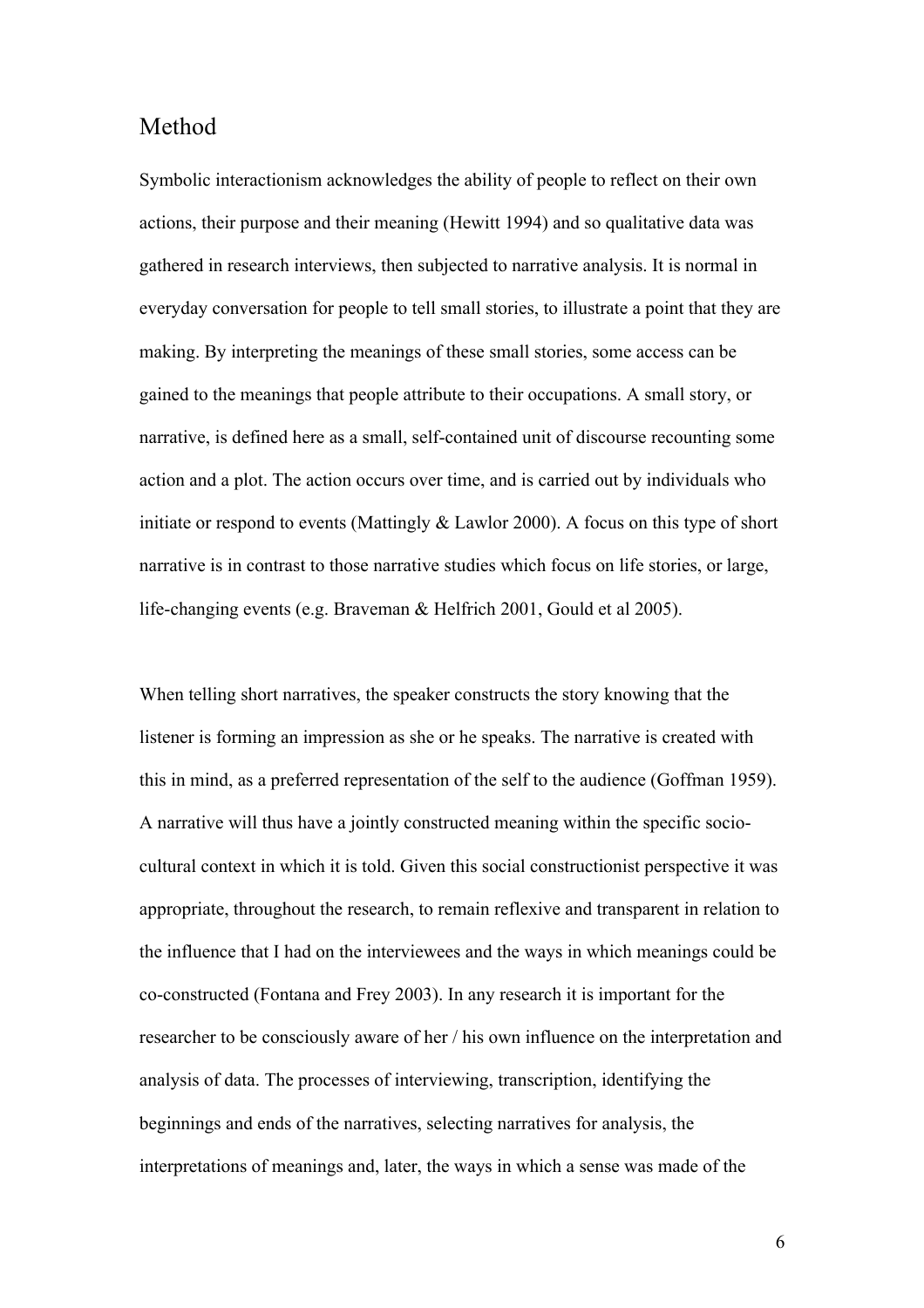analysis were all subject to researcher influence (Riessman 1993). Systematic checking, reflective diary-keeping, supervision and transparency of decision-making served to counterbalance such influences in this study.

The data used here have been taken from a larger study in which 17 individuals were interviewed about their leisure activities in order to explore the relationship between identity and occupation. Additional detail about the original study can be found in XXXX (2013). Approval for the research was granted by a university ethics committee.

#### **Participants**

Each participant was a leisure enthusiast committed to 'serious leisure' (Stebbins 1996). People who engage in these types of occupation invest considerable amounts of time, energy and other resources in them, and so might be expected to imbue them with significant meaning.

The participants were members of the public, contacted through 'gatekeepers' who had been asked if they knew anyone fitting the criteria for serious leisure as defined by Stebbins (1996). Every effort was made to select a heterogeneous sample, comprised of men and women from a range of ages, socio-economic and ethnic backgrounds. Participants' occupations were substituted for their names (such as The Mountain-Biker) for the purpose of anonymity.

#### **The leisure enthusiasts introduced**

The participants engaged in a range of leisure occupations that were active, sedentary, creative, sporting, group and solitary, and included, for example, choral singing, birdwatching, gym-membership and canoeing. Their ages ranged from 16 (the Soul-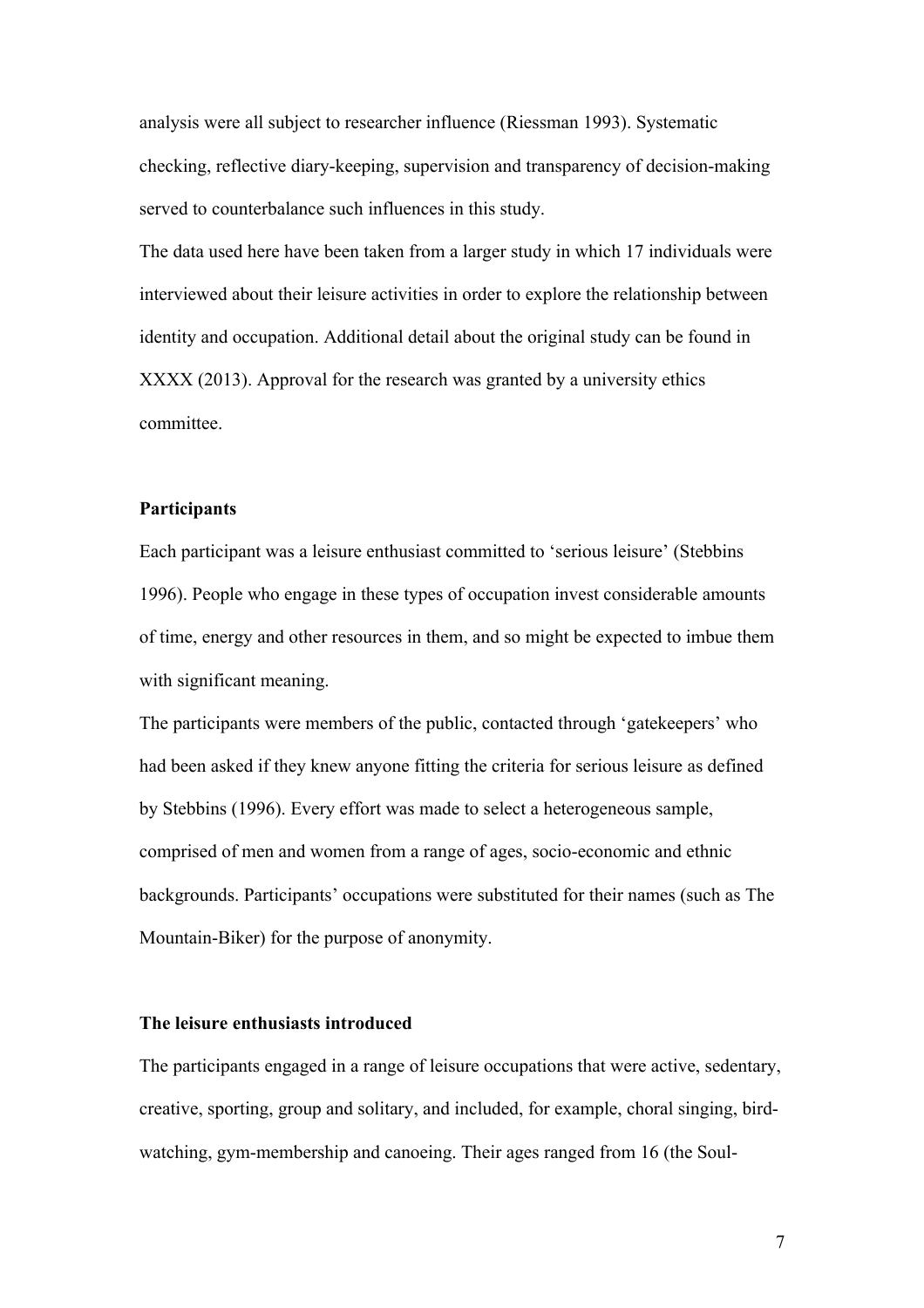Singer) to 71 (the Yoga-Practitioner). Some were married, some single, some had children and some did not. Education levels ranged from those who left school in their teens to one person who had a doctorate. Most had employment, but one was retired and one a student. The majority described themselves as white British, whilst there were also black British, Jamaican and Bangladeshi participants. There was heterogeneity in the sample, but what they had in common was that their lives were dominated by the pursuit of a particular leisure occupation. This was evident in their narratives, and also in the physical artefacts that I observed in their homes. The Railwayman, for example, had a model train on the mantelpiece, photos of himself in period uniforms, including one with a famous fellow-enthusiast, also train lamps and pictures. In his enthusiasm he spoke of railway history, of engineering, selling tickets and doing voluntary work as a guard. Space does not permit rich descriptions of each participant; I offer the Railwayman as an exemplar.

#### **Data Collection**

Interviews lasted between 30 and 60 minutes, using a relatively unstructured interviewing approach which promoted a relaxed atmosphere, and enable meaning to be made in the interaction between interviewer and interviewee. Participants were encouraged to tell narratives about incidents that had arisen in the course of pursuing the occupation. Interviews were carried out, in all but two cases (my home and the participant's office), in the participants' own homes and were audio-recorded.

#### **Analysis**

The interviews were transcribed verbatim, without 'cleaning up' non-lexical utterances, hesitations and other discourse markers (Riessman 1993), these being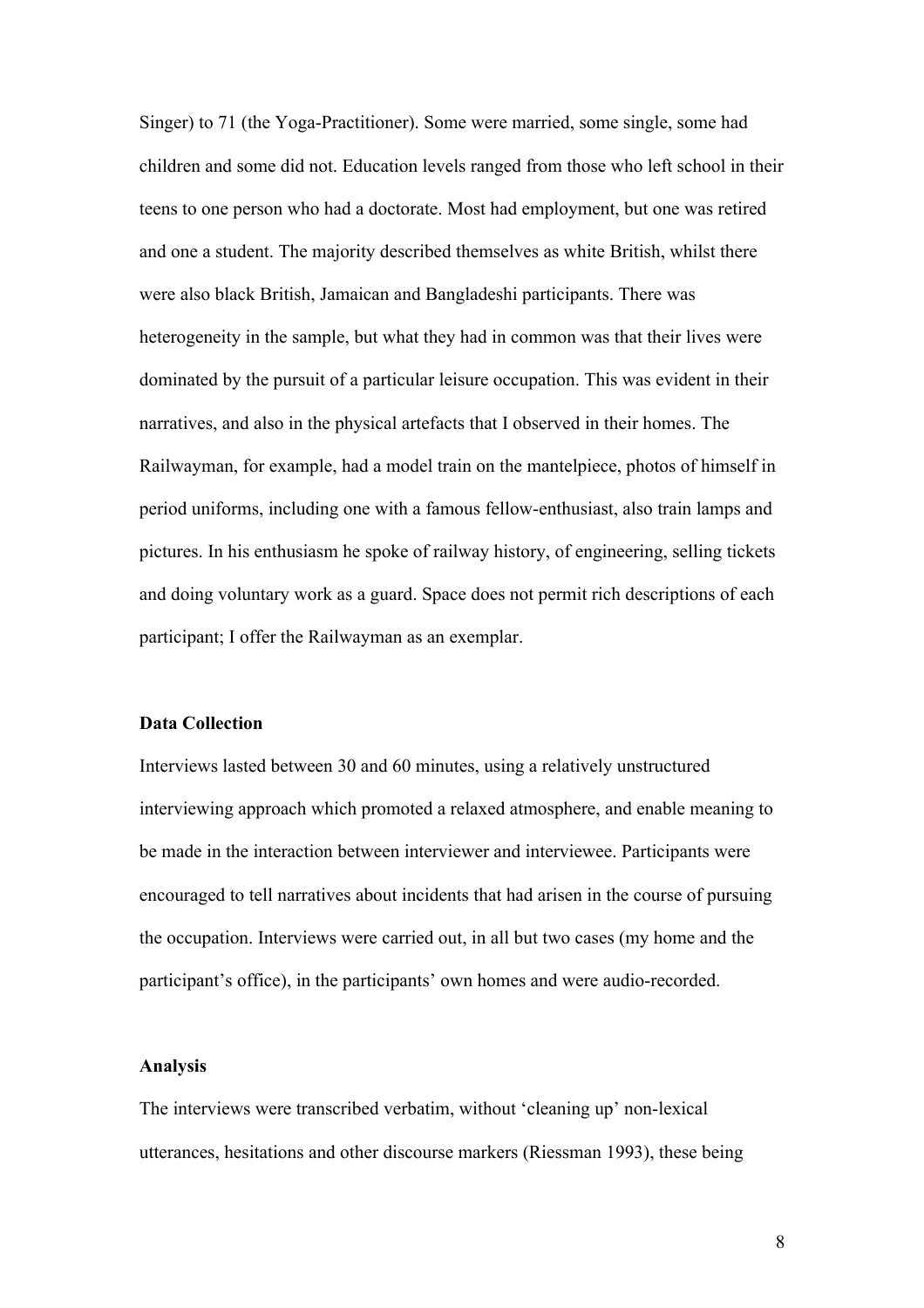regarded as clues to self-presentation and the expression of meaning. 78 narratives were extracted from the 17 interview transcripts, chosen because they had a strong narrative form, being clear, self-contained units of discourse recounting some action.

Dramaturgical and sociolinguistic approaches to narrative analysis were used, to focus on meaning. Attention was also given to the meanings conveyed in the narratives (Mishler 1986) by examining:

- Narrative content (what was said)
- Narrative form and structure (how it was said)

• Interaction with the audience / interviewer (how the narrative was performed) The method of analysis was drawn from the works of Labov and Waletzky (1966), Gee (1986) and Agar and Hobbs (1982), enabling meaning to be interpreted within the context of the interview, and within a wider societal context. This was a complex synthesis of compatible approaches which enabled a systematic approach to analysis. Particular attention was given to understanding meaning through the rhythm and poetic structuring of the narratives, by laying them out in lines and stanzas as suggested by Gee (1986). Crepeau (2000) used a similar combination of approaches in an analysis of a multidisciplinary team's use of stories to build an image of a patient. Further detail of the analysis methods can be found elsewhere (XXXX 2013).

Narratives which were particularly full of meaning and emotion often had a strong poetic form, powerful imagery, the use of dramatic devices such as building suspense, or variations if voice volume and pitch and the use of powerful words. When an emotional narrative is told, its meaning is usually related to something that the narrator cares about. A narrative can reveal something about that person's moral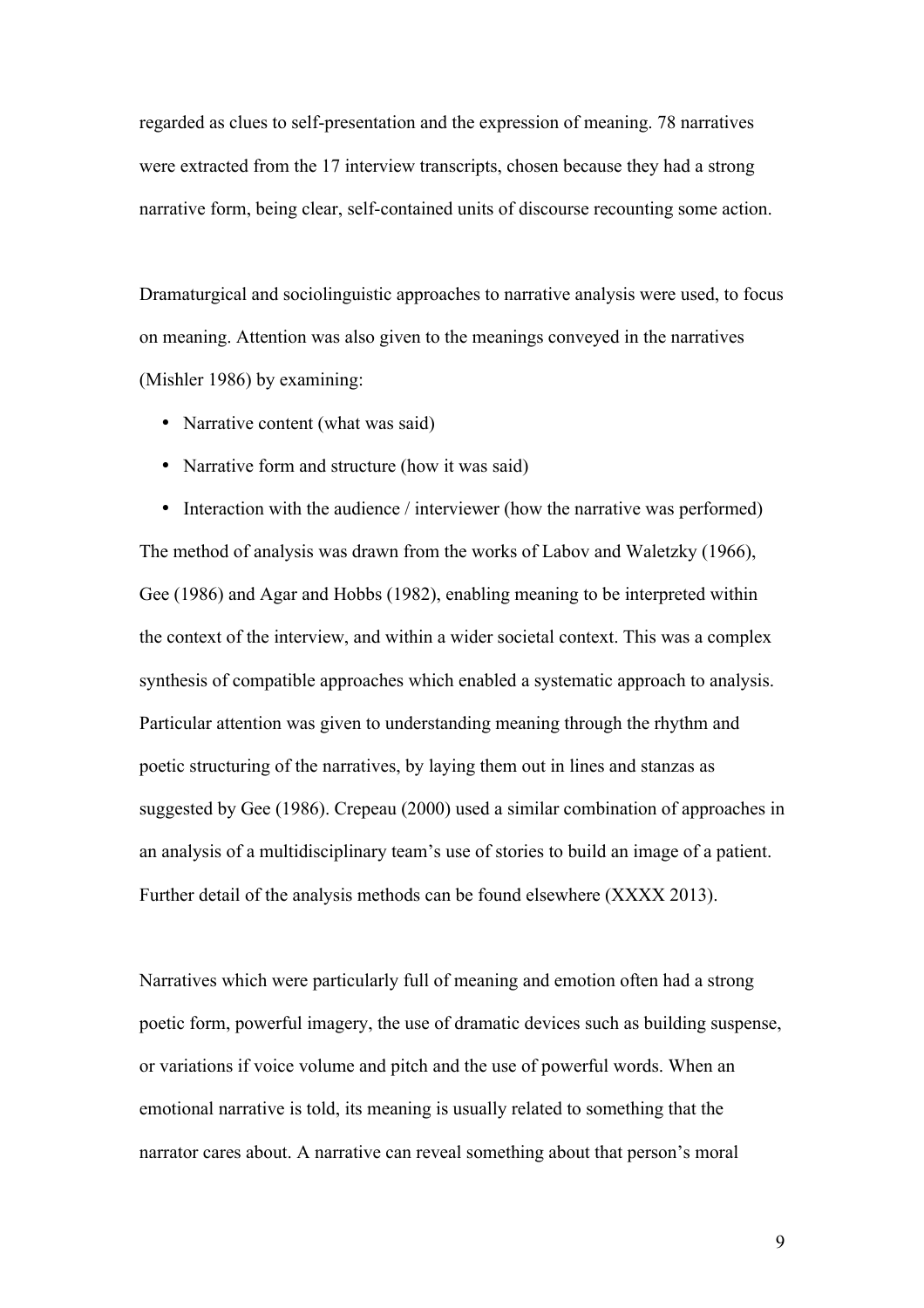values and ethics as they " "relive" moments of their past, re-entering the rich emotional landscape of powerful experiences." (Mattingly and Lawlor 2000, p5). Each of the 78 narratives was analysed in order to understand what meanings the participants were associating with their occupation, and which particular meanings were being given emphasis.

The analyses were not taken back to the participants for validation. This decision was based on the perspective that each interview was a unique, contextually specific construction, and that the analysis is acknowledged as the researcher's own. All participants were offered a short summary of the research.

# Findings

The narrative analyses were used to examine how the meanings of the occupations were conveyed in the narratives.. By searching for similarities and differences, the meanings could be grouped into clusters. A framework was thus inductively formulated which represented various facets of identity as it relates to being occupied, and one of these facets involved the expression of moral values. This moral aspect of identity will be discussed here.

31 narratives were interpreted as having a meaning primarily concerned with presenting a moral aspect of identity. This was not surprising; when representing themselves and their actions to others, people will often use this as an opportunity to establish what they consider to be right or wrong. This is usually done by direct or indirect comment, or by comparing the self with others. Seven main meanings associated with morality, or values, were identified: loyalty, fulfilling obligations,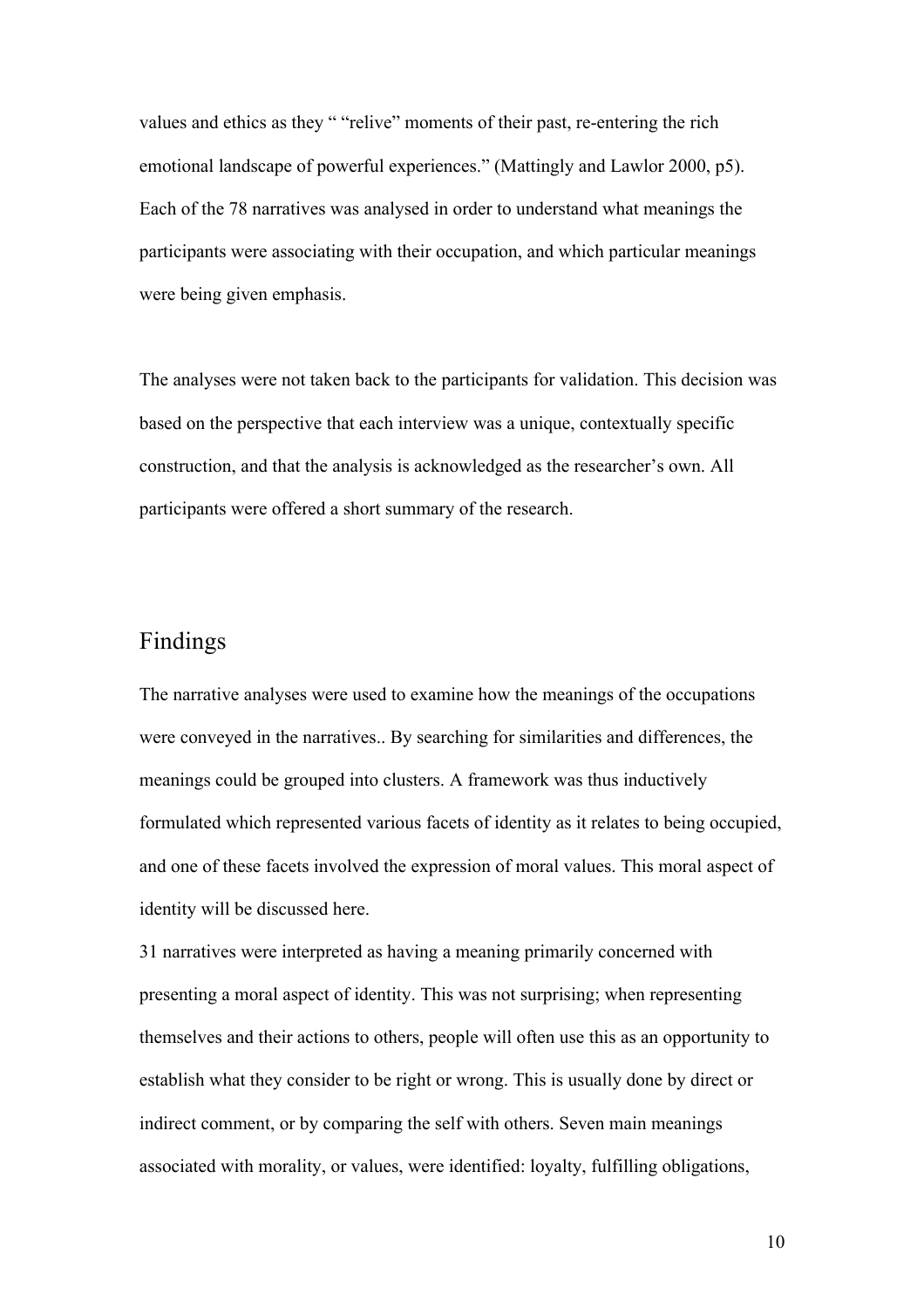helping others, social concerns, caring for the self, pondering selfishness and the influence of external moral authorities. These are presented below under three headings: 'moral struggles', 'caring close to home' and 'caring further afield'. Illustrations will be provided by sections of narrative, which will enable the reader to see how action, context, the speaker's evaluation, narrative structure and dramatic devices helped to create meaning. Transcription conventions used in this study are shown in Appendix 1. The first person is used as appropriate to emphasise the role of the researcher as audience to, and thus co-creator of, the narratives.

#### **Moral struggles**

When asked about their leisure lives participants often talked about loyalties, obligations, conflicts and struggles associated with their moral positioning. Several people pondered whether their leisure occupation led them, or others, to be selfish, pulling them away from their families or other duties. It is not uncommon for a group of individuals sharing the same leisure interest to have shared norms and values which may conflict with those of the wider community (Baldwin and Norris 1999). When an individual's own moral position is compromised, strong emotions can be aroused and these were evident in some of the leisure narratives. This was amusingly illustrated in a narrative told by the Gym-member, when she described her childhood love of sport.

*it's so funny, because I was brought up in church* ((laughs)) *we were always told, you know, 'don't show your knickers'*

*So, but you had to wear a gym skirt with navy-blue knickers underneath so when I was running* ((Interviewer: little gasp of realisation)) *I was always like this* ((gestures holding skirt down over legs)) *and I never won a race!* ((both laugh)) *and I always came second*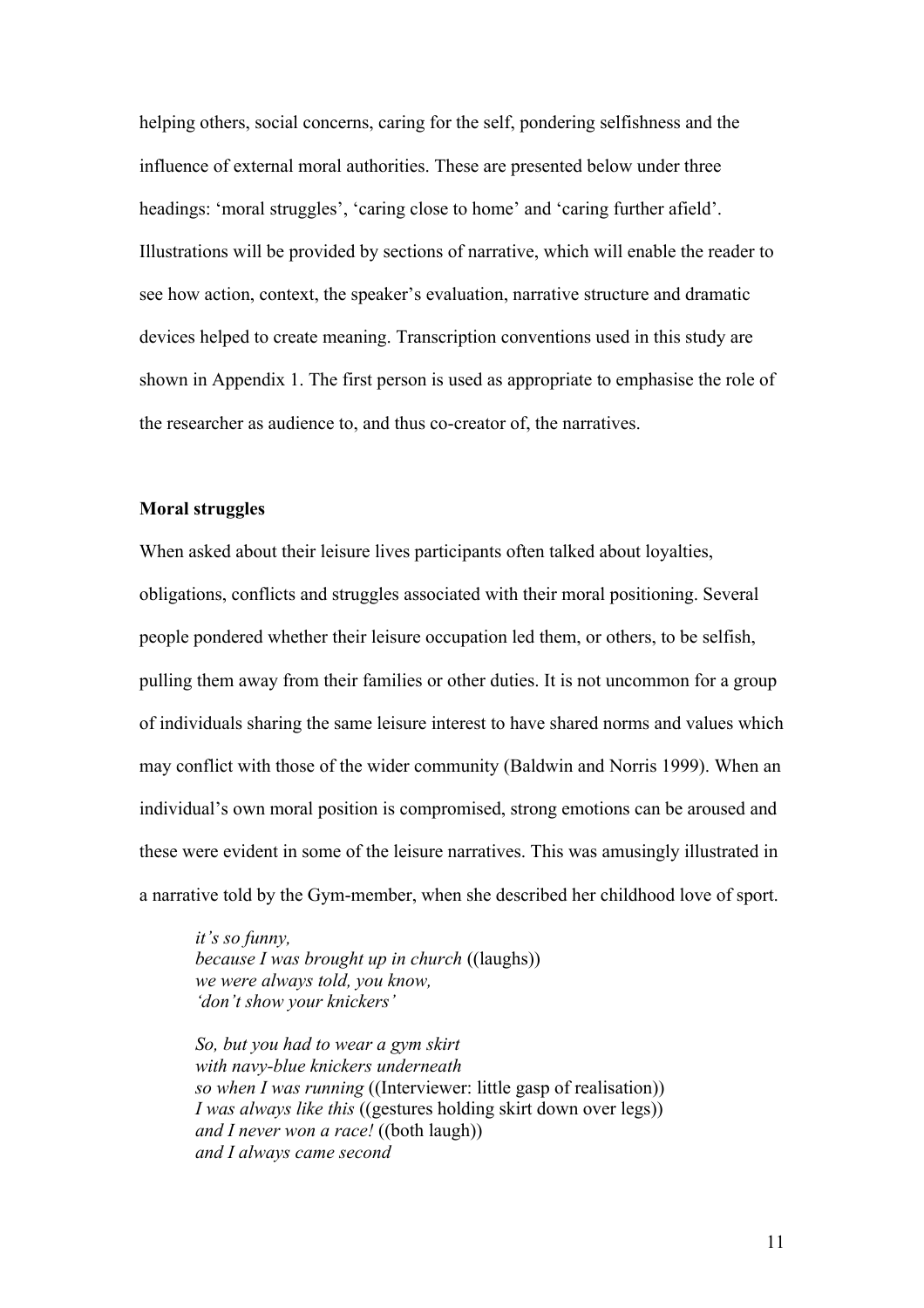*and my teacher said 'if you let go of your skirt, you'll win a race, eventually!' and I said 'I can't, I'll show my knickers'* ((laughs)) *but one time this girl kept on beating I wanted – I'd just had enough*

*I went 'zang' and I let it go and I beat her so since then, it's all been out there!* ((laughs a lot))

#### **The Gym-member**

We giggled like schoolgirls as the story was told, yet the conflict, between the little girl's wish to win, and the teachings of her Church appeared to have been a serious matter at the time. The full meaning of the narrative is revealed in the emotional and dramatic way in which it is delivered (and received by the audience). This narrative is an illustration that the values into which we are socialised by family and community may be challenged by the occupations in which we engage. In this instance, the Gymmember's moral position had to find a new location, somewhere between the external moral authority of the Church and her own personal judgement. Societal values might be adapted, adopted or rejected in our actions and they way in which we tell of them (Mishler 1999).

#### **Caring close to home**

The meanings of some of the narratives showed that some people considered it right to care for themselves or for close friends, family and animals. Caring for the self includes looking after one's health. In the narrative extract below the Horse-rider was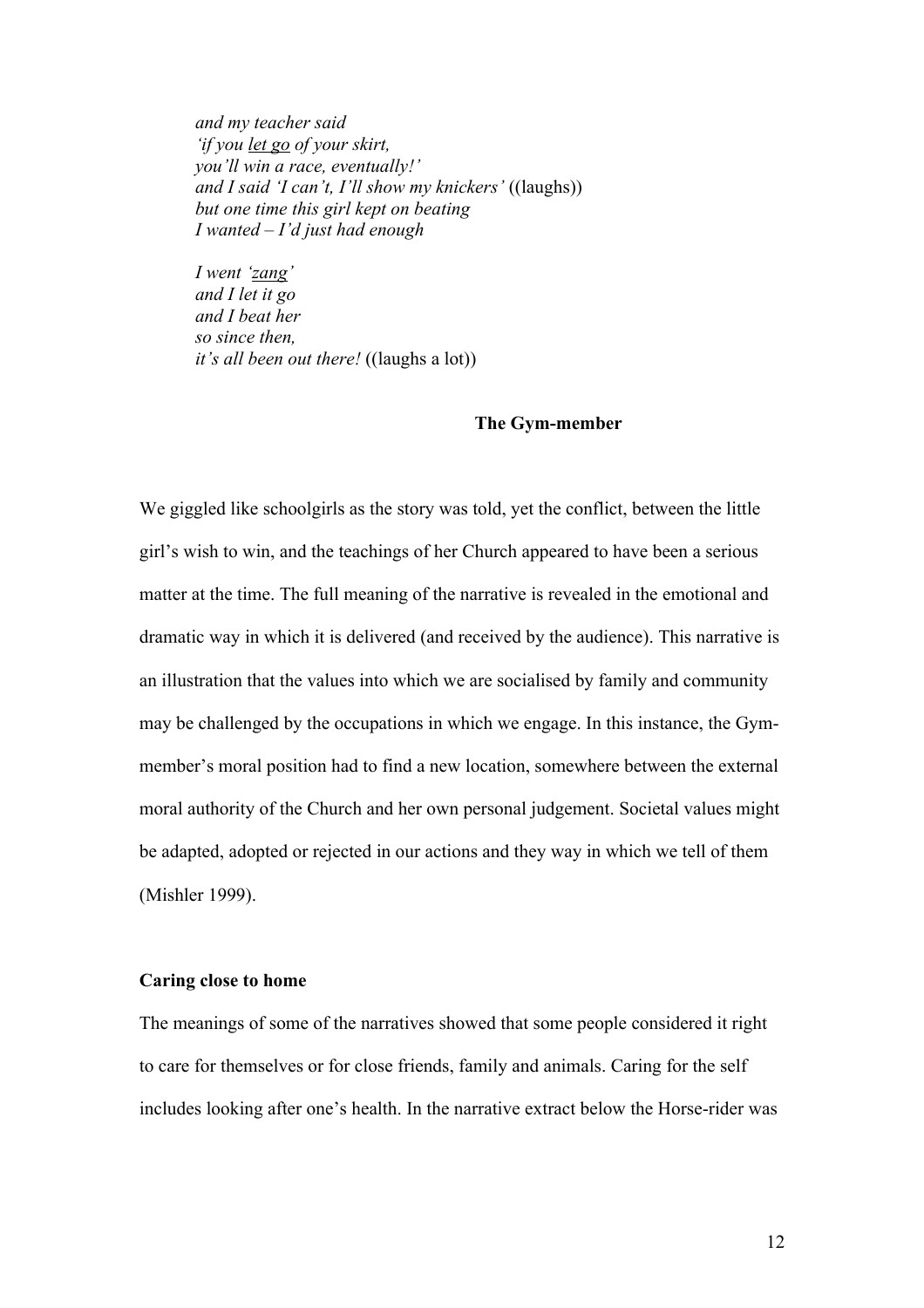concerned about her stress levels (and those of her horse). She described a critical

occasion when she decided to stop entering show-jumping events.

*and as soon as you go in the ring, of course, they ring a bell, and there's a loud-speaker that introduces you* 

*and I could feel him tense up and he refused three times and we were eliminated* 

*and I thought 'he's not enjoying this – and I'm not enjoying this bit' I mean to be honest, to be eliminated wasn't nice I thought 'this is probably telling me something, I should be listening' and that's when I decided it was enough*

*I thought – 'I don't need to put myself through this'* 

## **The Horse-rider**

The event itself is told in the first two stanzas. She uses some dramatic devices to build the tension, for example she uses the second person singular in the first stanza, to help draw the audience in, and she uses short, sharp lines in the second stanza to maximise impact. The second two stanzas show us the Horse-rider's sense-making; her evaluation of what happened. She cares enough about herself, and her horse's well-being, to give up an occupation which has previously absorbed considerable commitment. People might take up, or give up, an occupation in order to enhance well-being. Two other participants, the Gym-member and the Yoga-practitioner, both told narratives about the events leading up to their decisions to engage in healthenhancing occupations.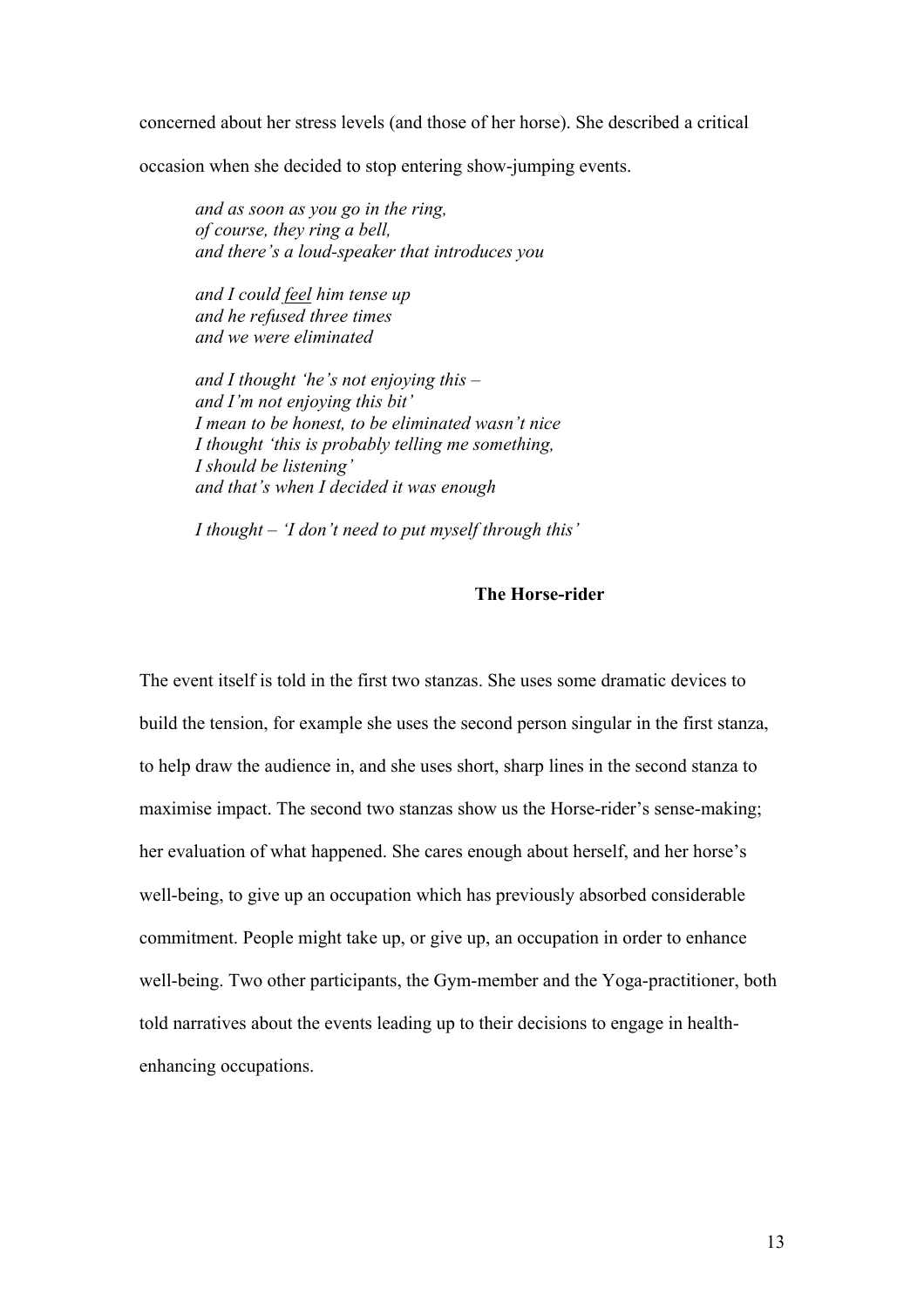Caring may also be focused on family, friends and pets. Participants told narratives, for example, about the nurturing of children through shared occupations (the Fisherman and the Gym-member) and ways in which a dog was made healthy and happy (the Dog-trainer). The Bridge-player, with his bridge partner of 28 years, had played internationally. He had known his wife,  $Mary<sup>2</sup>$ , for a shorter time. He told this short narrative, following a question about his intense relationship with bridge, and why he had given it up for several years.

*'cos in actual fact when Mary was pregnant* 

*I was actually at a bridge evening when she phoned from the hospital and said 'I'm giving birth, the head's showing, are you turning up, or what?'*

I *I can't ask – did you turn up?*

BP *yes, I did, I did actually say 'I'm going' and I left the match*

## **The Bridge-player**

Unlike the Horse-rider, the Bridge-player does not provide the audience with reasons for his actions. The meaning of this narrative must be constructed and understood from subtle nuances. The word 'actually' can be interpreted here to mean 'and then I did something out of the ordinary'. We might not have expected him to be playing bridge while his wife was in labour, and his bridge-playing companions might not have expected him to leave his beloved game for anything! He appears to have surprised himself by shifting his loyalty away from bridge towards his wife and new child not just on this occasion, but for several years afterwards also (which was what

 $\frac{1}{2}$ <sup>2</sup> All names of people and places have been changed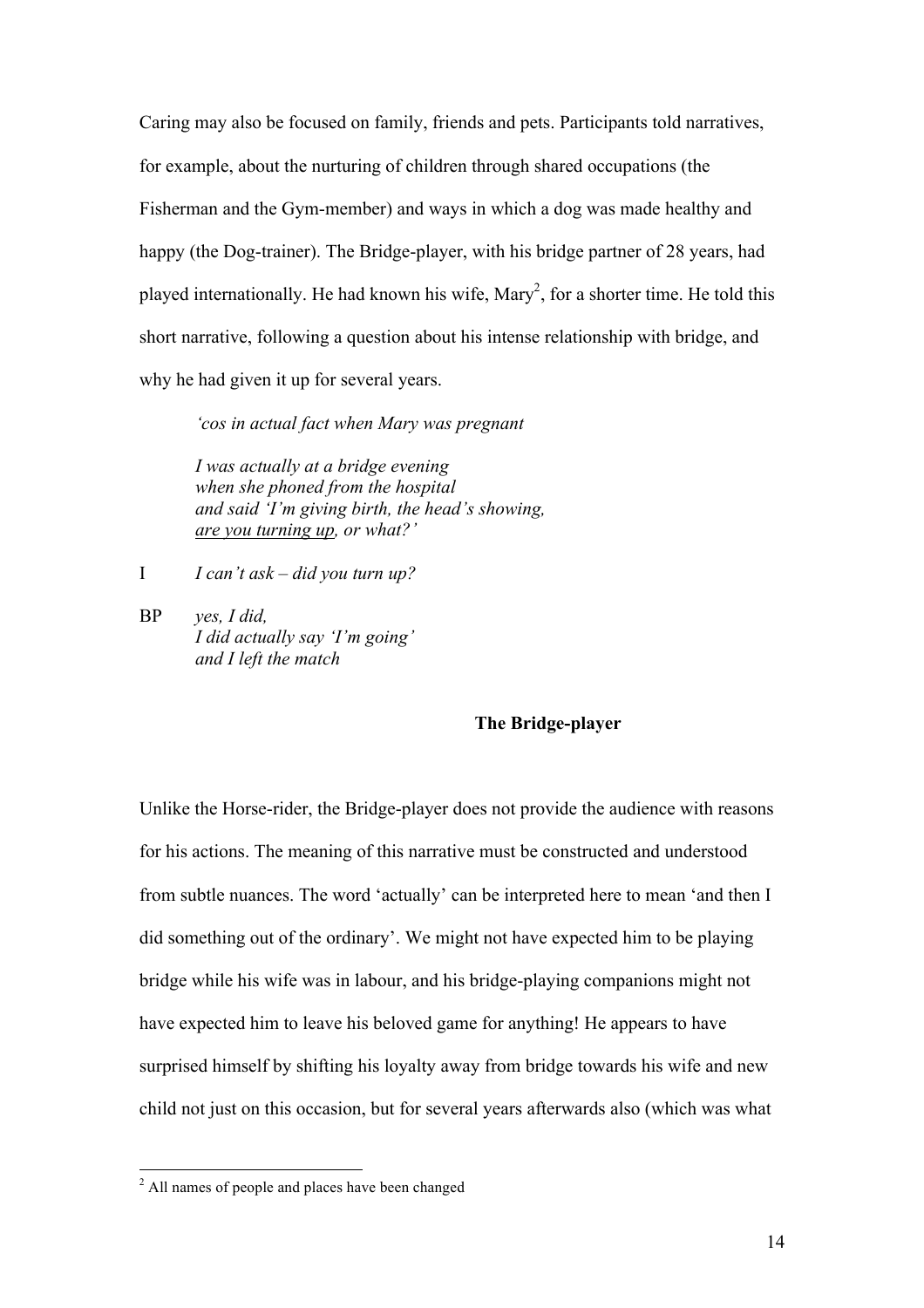my original question had been about). This is, essentially, a morality tale about a man whose leisure occupation has become less important because of other, more culturally conventional, priorities.

#### **Caring further afield**

Superficially leisure is about enjoyment, but the research participants illustrated that serious leisure is about much more than this. Narratives were told which showed that leisure occupations are used to care for the environment, for the community, for the next generation, for disadvantaged groups and for history and heritage. Several participants told about the importance of passing their skills and interests on to the next generation. The Horn-player, for example, told a narrative about the anticipated future, when he would teach young people to play music, just as he had been taught through the generosity of others. For others, sharing one's leisure interest is a way of helping others towards a better lifestyle. The Canoeist described how she saw her leisure occupation as a way to empower young black women in a poor inner-city area.

*the organisation - they identified a need to specialise in community outdoor activities for girls they started advertising that as a project. So, based in Midtown, the core group that I was working with had a remit, both ways really, being multi-cultural and for women*

#### **The Canoeist**

She offered other narratives that described some adventures that she had had with the young black girls of Midtown and the part she had played in them. By providing new experiences and being a positive role-model the Canoeist used her leisure occupation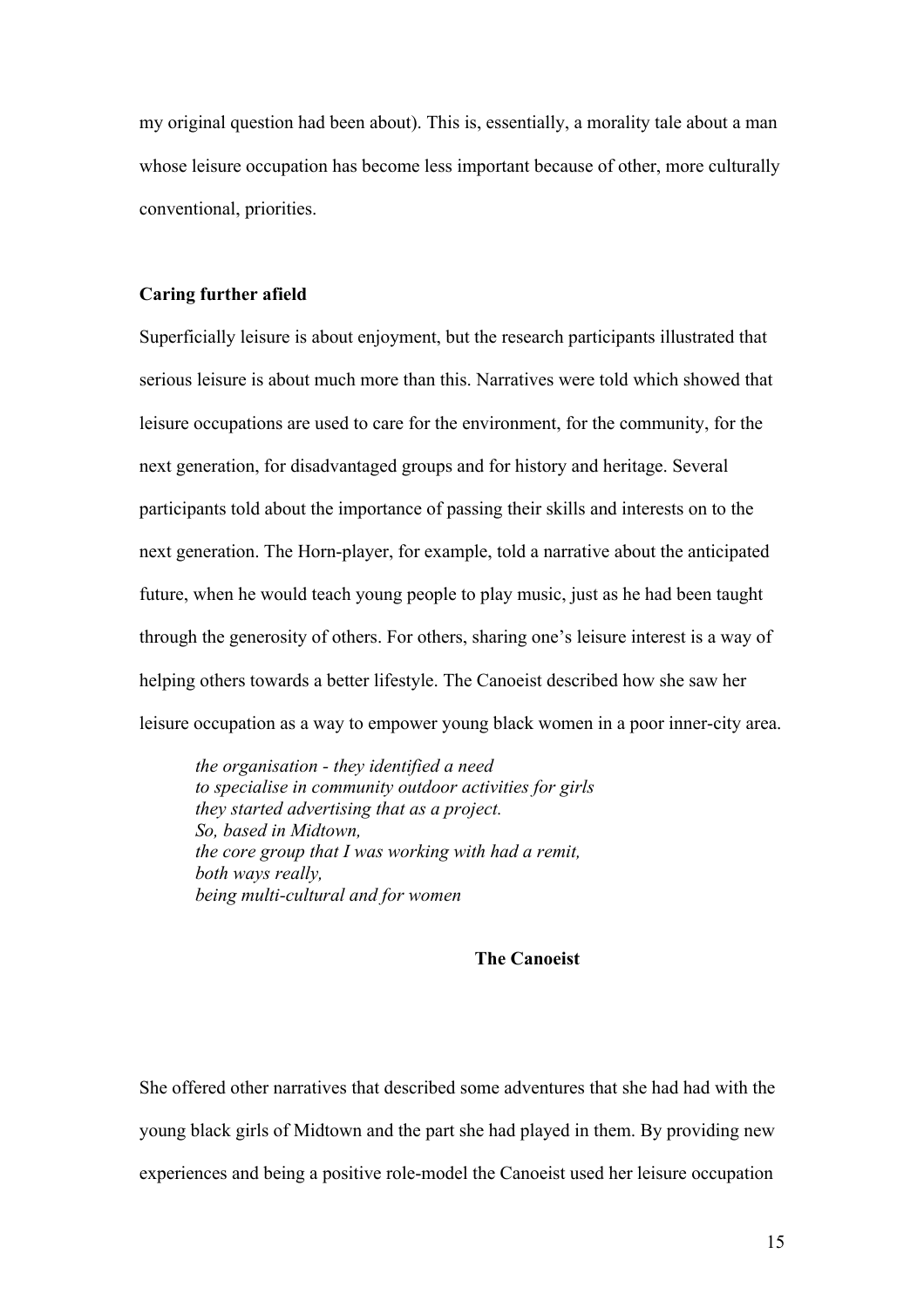politically, to bring about change. The way she presented the narrative, and its meaning, showed that she was doing this consciously. Leisure, then, is not just about hedonistic pleasure, it can be about altruistic intention.

The Railwayman's hobby of steam railway preservation is inextricably tied up with a point in British transport history in the 1960s, when the railways were modernised, with the closure of many local railway lines and the withdrawal of steam trains from the railway stock. The public reaction to these changes provides part of the backdrop to this narrative.

*…. 1968, or leading up to 1968 Dr Beeching's axe fell and the problem with that was that not so much that the railways were going to be modernised which was fantastic, that was great, because it needed it*

*the problem was that, when the steam engines these monstrosities that had ruled the railways for so long when the axe fell, steam engines went for scrap*

*and there was very much er, er a, shall I say, an unwritten .. edict that other than stuff that went to the National Railway Museum, a lot of stuff was not to be sold to Joe Bloggs, Fred, Harry and this that and the other*

## **(later in the interview)**

*and I'm sure that the railway is for the people, it's part of our heritage it's going to be something that people are going to be so proud of – that by hook or by crook, they are so proud that that is still there, that is part of my county, that is part of British history, you know that you know, you think that that is worth doing, that is worth fighting for*

**The Railwayman**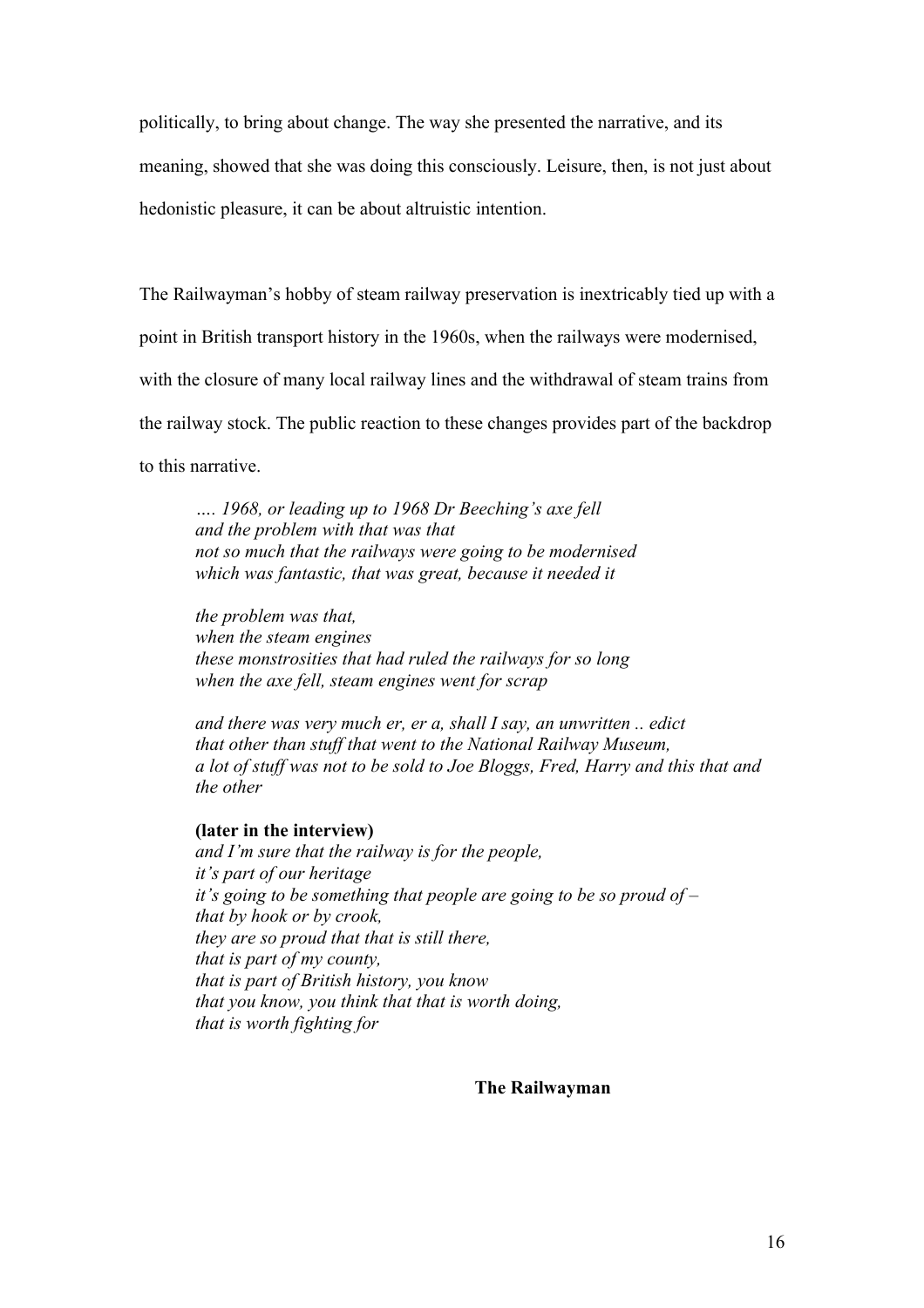It is clear that, for the Railwayman, his hobby is linked to the preservation of heritage. There is something in what he says, also, about the 'man-on-the-street' taking on authority and winning a moral victory. From a dramaturgical perspective, the last stanza is delivered like a rousing battle-cry. The drama of this narrative is made more effective by the use of metaphor. Dr Beeching's axe falling, and the monstrosities that ruled the railways, evoke images of mightiness and destruction, which convey the Railwayman's values. His occupation serves to give him pleasure, but it is also about a belief in serving the wider public.

Other people told narratives about giving something to the local community. This might be done by staging performances such as dog-agility displays, choir or band performances, giving pleasure to others. This sharing of one's hobby carries responsibility and commitment as the Amateur Operatic performer illustrates here.

*I actually chipped a bone one year, in the foot, and I was doing the lead, erm,* 

*and when I were backstage the pain was absolutely ridiculous, horrendous, but the minute you got on stage, it just seemed to go,*

*you just seem to forget about it, and you do what you have to do – you do your dancing, you do your speaking, you do your talking*

*and as soon as you got back – I went 'ahhhhh' I'd chipped a bone in my foot, I'd been to x-ray, and there's not a lot they could do they couldn't strap my foot or anything.* 

*So yes, I've been where I've been in pain,*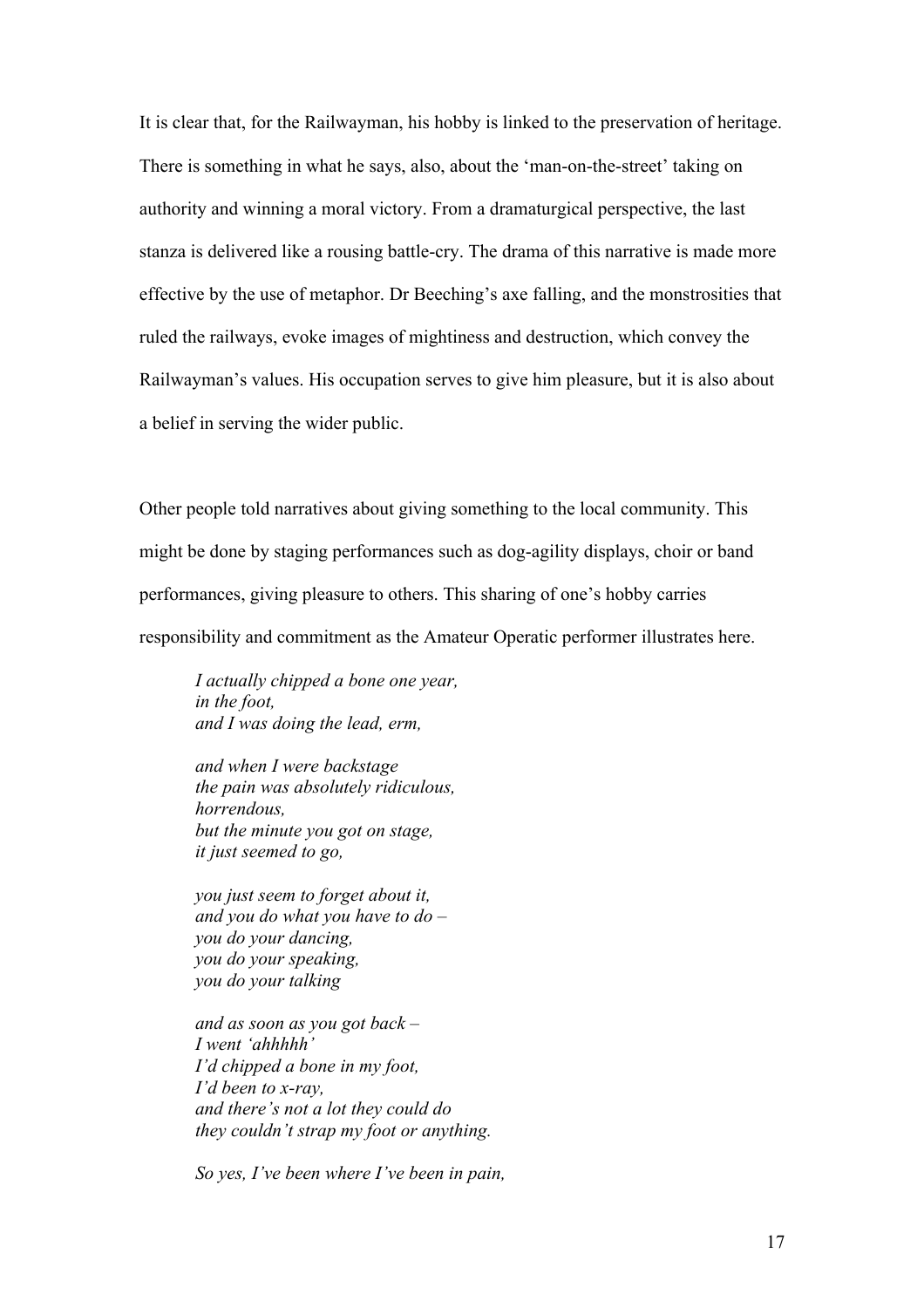## **The Amateur Operatic performer**

The last line, 'the show must go on', is of particular interest. For many people this is evocative of a particular genre of Hollywood movies in which the acting troupe manages to deliver the show, despite all obstacles. This is, of course, what this narrative is about. Despite her pain, she went on stage. The analysis shows an underlying meaning in this narrative, that, if your leisure occupation involves a commitment to others (members of the public or others in your hobby community) then you have an obligation to see the commitment through. It is a moral decision. Others should not be let down or disappointed.

As well as using leisure to contribute to the community, participants told of using a hobby to help to improve the environment. The Bird-watcher was a diffident man who had left school at 16. Having given accounts of data collecting and challenging committee work for the British Trust for Ornithology, he told this short and hypothetical narrative to explain his enthusiasm for the study and protection of birds:

*For me, that's the only bad bit of bird watching, the fact that I feel it's a right thing to do – not just bird watching, but the environment as well, caring about the environment, er,* 

*and other people . ..not that they don't care, but they're not tuned into it.* 

*Can only say - you've got the rarest bird in the world, on a winter's morning, singing next to a bus-stop full of people, and they wouldn't know – they wouldn't even hear it – they wouldn't be able to define what it were,*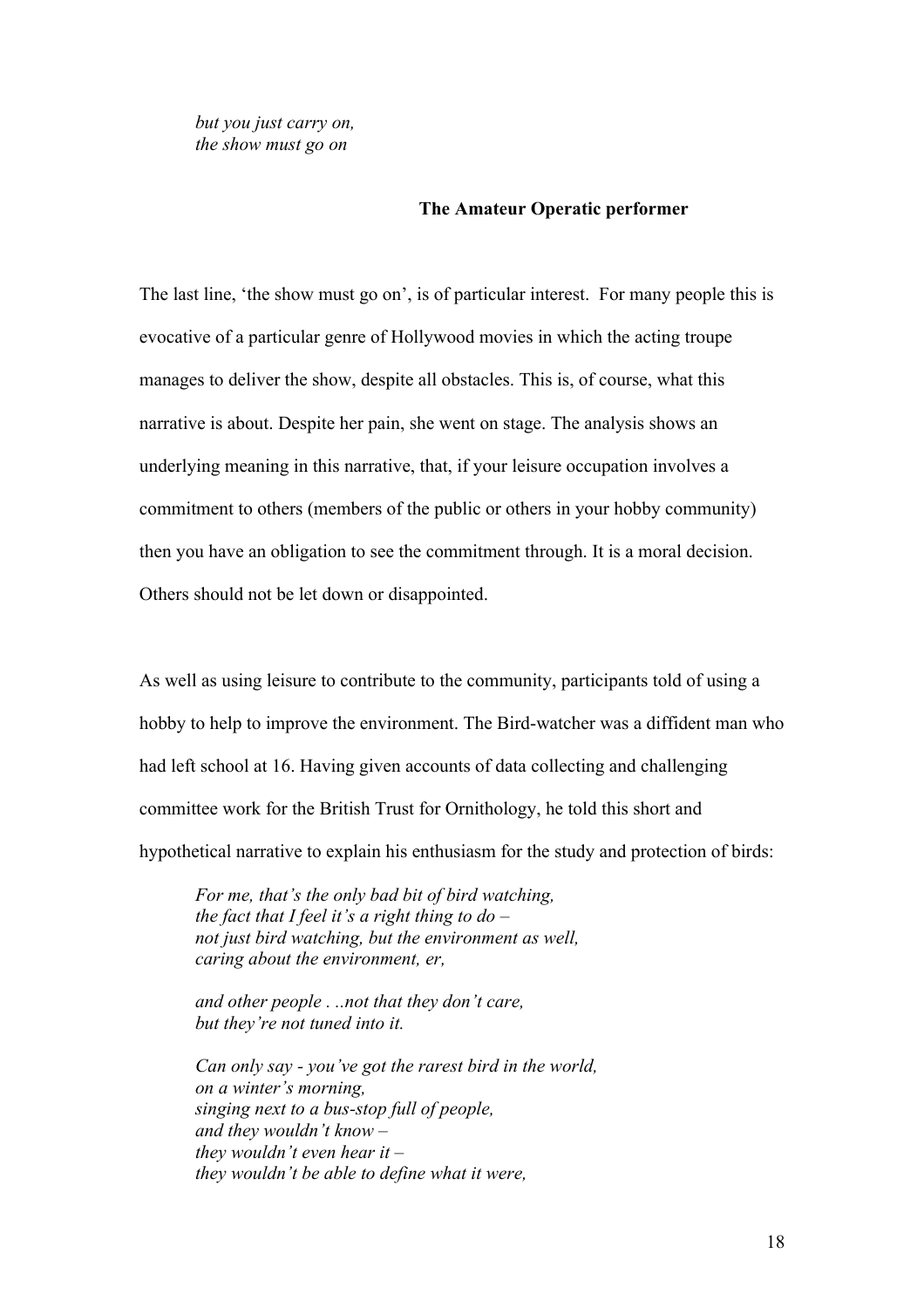*because they wouldn't even hear it singing . . .*

*that's always struck me as – not – it's sad, I feel sorry for them*

## **Bird-watcher**

The Bird-watcher expresses not only his care for the natural environment, but also for his fellow citizens who might get more out of life if they tuned in to bird-song.

# Discussion

Occupations are comprised of actions that have symbolic meaning for the individual and for society, including whether those actions are considered to be 'right' or 'wrong'. The examples given above provide illustrations of the ways in which people may present the moral concerns when telling narratives about their occupations. Values and moral principles were displayed as the participants spoke, often with emotion and drama, about loyalty, obligations, troubled consciences, helping others and social concerns. There is an argument here that, although these narratives were about leisure occupations, in fact they could have equally been about other categories of occupation, such as work or self-care, in which the same values and principles might have emerged.

These emotional narratives serve as an illustration that engagement in occupation involves choices with moral implications. Two concepts, discussed below, provide a useful basis for the consideration of this idea, within occupational therapy and occupational science.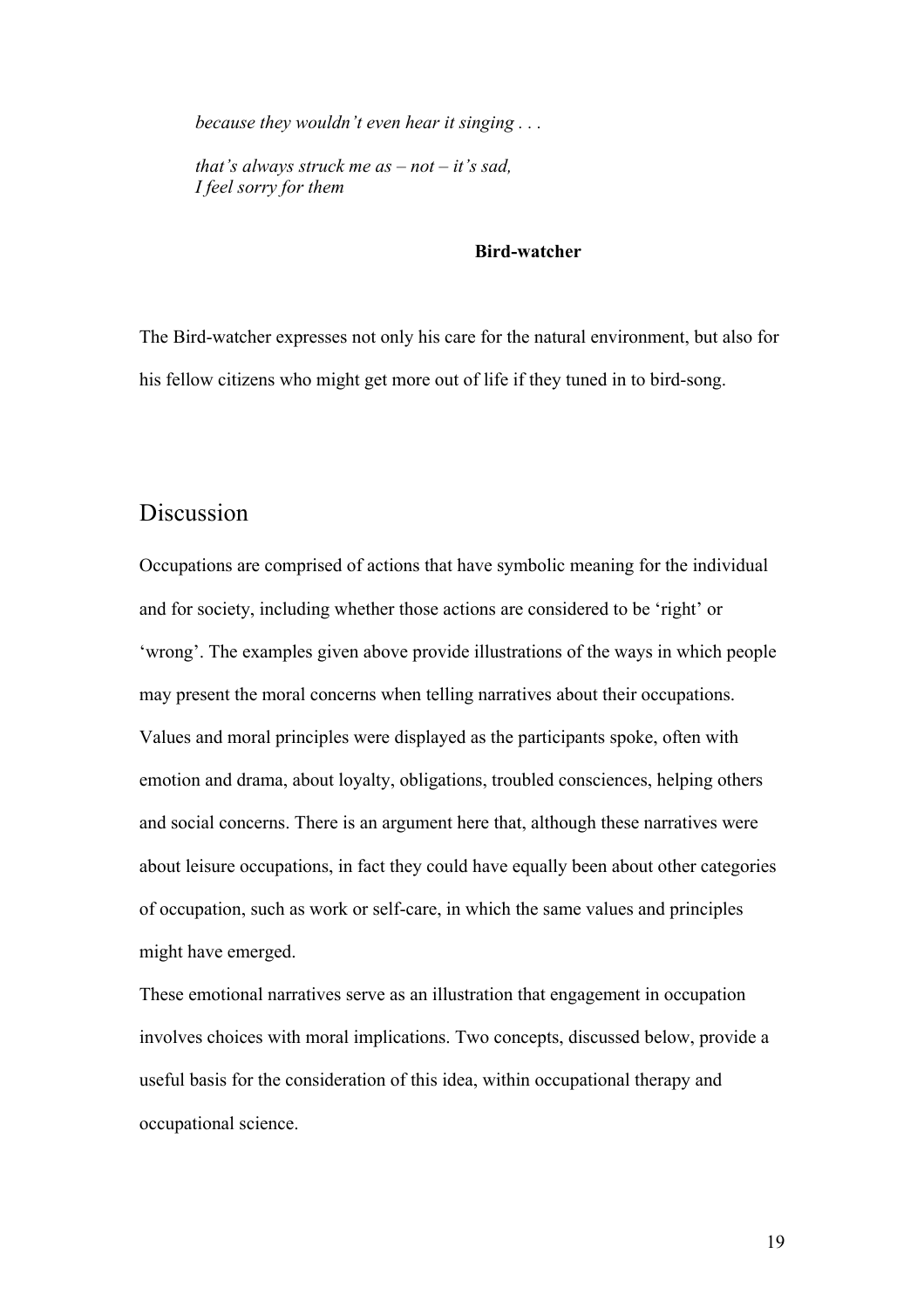#### **Ethic of care**

People have some consciousness that their occupational choices have consequences, that the body and mind are vulnerable to aging and damage, and that there are power imbalances in society. Such choices thus enable people to express an ethic of care (Rojek 2005). This idea can be expanded to encompass all occupations in which choices are made, although leisure is an interesting case because it is normally associated with hedonism. The findings of this research give some evidence that people use leisure occupations to care for themselves, for others and the environment. Leisure is not always about the pursuit of hedonistic pleasure; short-term pleasure might be sacrificed for longer-term eudaimonic well-being (Hayward and Taylor 2011), based on action congruous with values and the greater good. That occupations can be used to care for the self is important in relation to the growing interest of occupational therapists in health promotion and preventative interventions. The occupational therapist can be influential in helping people to make life-enhancing choices, although it is noted from this research that people are often able to act as their own therapists in this regard, planning therapeutic occupations for themselves. Caring for one's own well-being goes beyond care of the body. The creation and maintenance of well-being is also associated with care of the mind, care of others and care of relationships.

#### **Community well-being**

The participants in this research were often very aware of their engagement with others in society and the contributions they could make to their well-being. This understanding made the occupations meaningful. Through their occupations people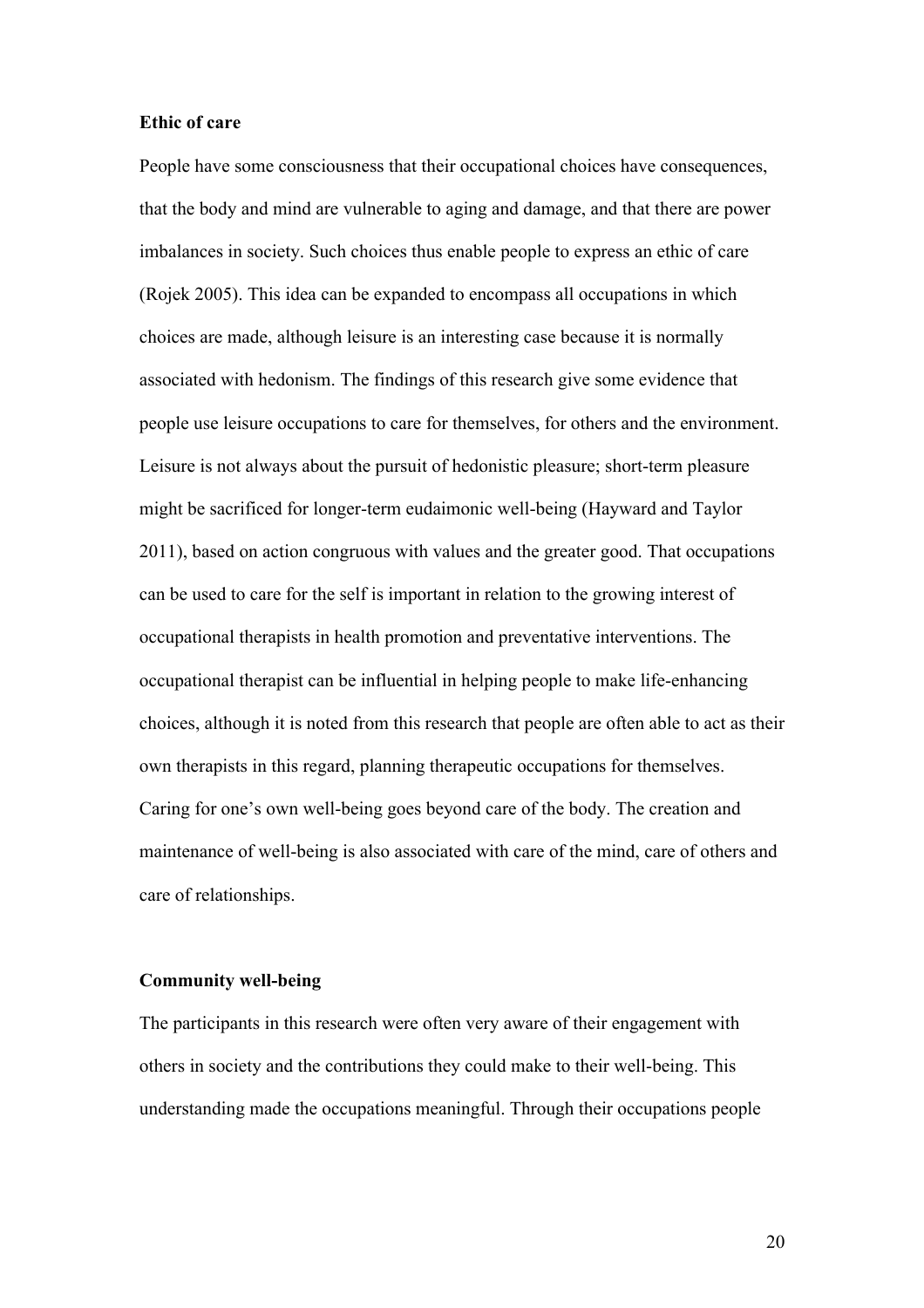demonstrated what has been called active citizenship, contributing to empowerment, social inclusion and environmental husbandry (Rojek 2005).

The relationship between occupation and well-being may reach beyond the individual. Occupational engagement by individuals and by communities may have an impact on the well-being of the individual, the community and the environment in which that individual lives, works and plays. As others have noted, occupation can involve civic engagement (Whiteford 2007) and active protection of the environment (Peloquin 2005).

In the study described here, the Choral-singer, the Dog-trainer, the Horn-player and the Amateur Operatic performer, through their performances, hoped to contribute to the well-being of the community, while other individuals shared their leisure occupations with young people, or tried to get others involved. Meanwhile, the Railwayman and the Bird-watcher use their hobbies to help to secure the physical and natural environment for the future. Arai and Pedlar (2003) have written about their concern that leisure has become increasingly influenced by consumerism and individualism, leading to people giving little thought to the consequences of their actions in relation to the wider society and the physical environment. These authors have advocated the further development of civic engagement by the promotion of participation in community activities. There is a link here to the idea of social capital – that individuals can give and receive into and from social networks, which offer support for well-being (Putnam 2000). There is also a link to the work of the occupational therapist. There is scope here for further research designed to explore the ways in which occupational engagement contributes to the well-being of the individual, others and the wider community.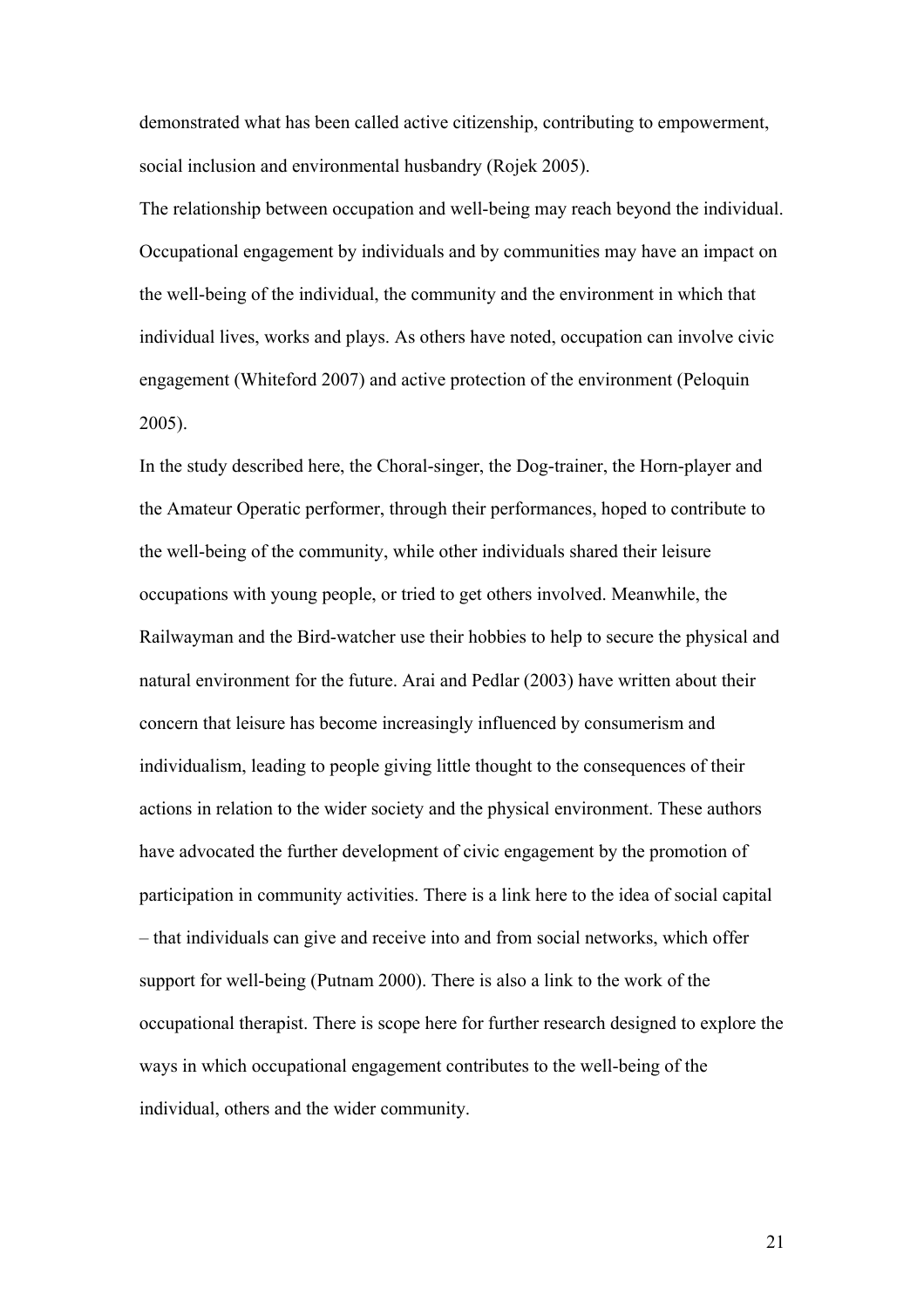This is a small-scale study that allowed in-depth understanding of the narratives of a small number of people. No argument is made that the sample was statistically representative of a particular wider population, but it can be argued that the theoretical links between narratives, meanings and occupations that have been presented would enable extrapolation to a wider population, and also to occupations other than those classed as leisure.

# Conclusion

When engaging in leisure occupations, or when telling narratives about them people can reveal something of their moral values. The occupations that people engage in have meanings associated with what is valued and what is judged to be right or wrong, personally, and societally.

The occupational therapist who encourages clients to tell narratives about their occupations (new or old) and who listens attentively, can gain access to many clues about motivations and what is valued. Such clues can only enhance the power of occupation as therapy. This has implications for intervention and also for the relationship between individual and community occupations and individual and community well-being. In particular, the ways in which the individual cares for the self and for others, and the ways in which the individual relates to societal values are of interest. By giving attention to the moral positioning of the individual the occupational therapist can better understand the motives that drive people to engage in particular occupations, their sense of personal identity and the way that they present their identity socially to others.

These things are of interest, particularly with regard to planning interventions which are designed for the benefit of the well-being of the individual. This research also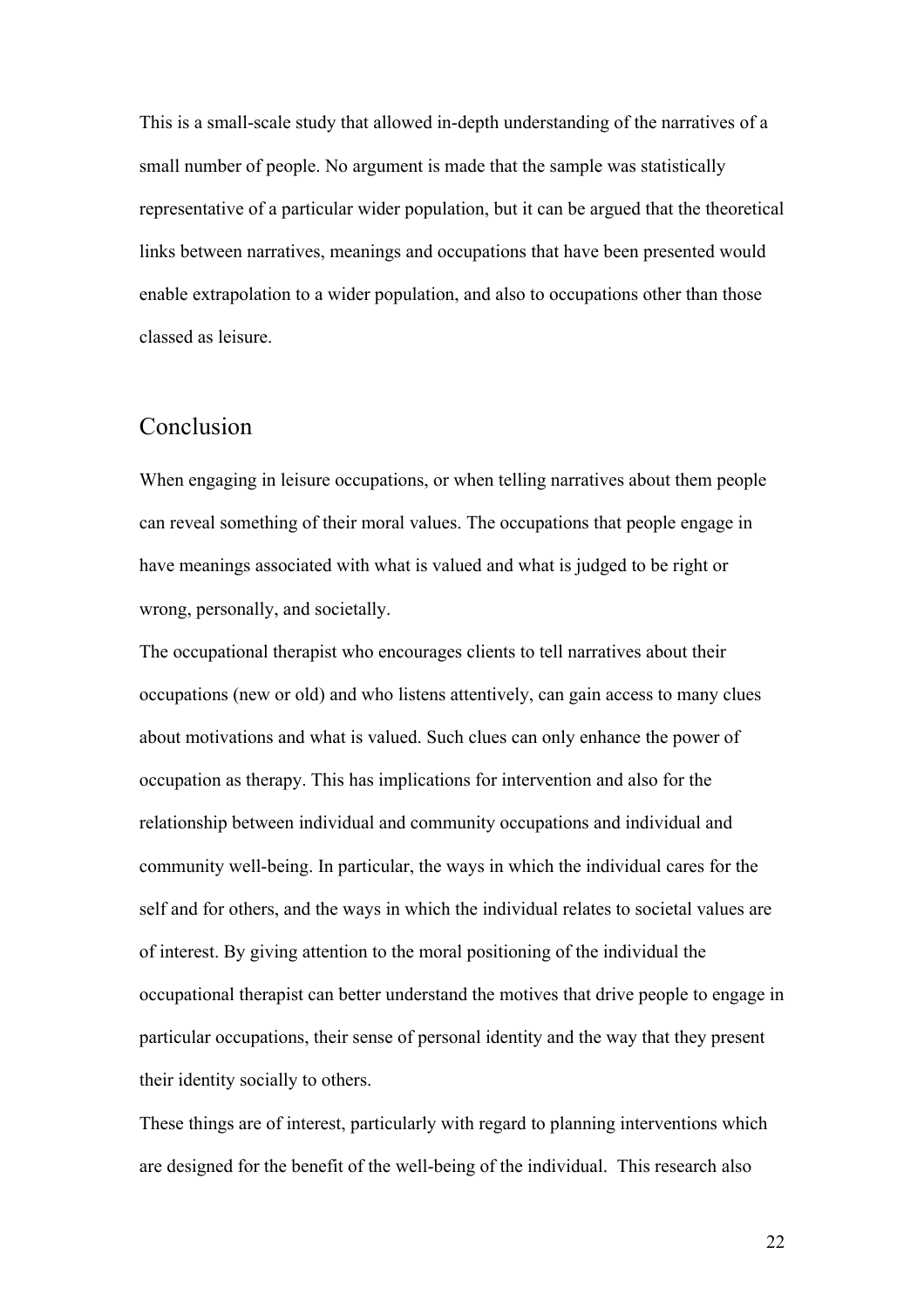supports the idea that there is considerable potential to develop practice based on a positive relationship between the occupations of individuals and groups, and the wellbeing of communities and the physical environment. A focus on the moral meanings of occupational behaviour might make the world a better place.

# Appendix 1

## *Transcription conventions key:*

| Denotes a comment by the interviewer                     |
|----------------------------------------------------------|
| Underlining, when a word or phrase is emphasised         |
| Hyphen - a cut off word or sentence or self interruption |
| Pause                                                    |
| Indicates something non-speech e.g. ((laughs))           |

# References

Agar M, Hobbs JR (1982) Interpreting discourse: coherence and the analysis of ethnographic interviews. *Discourse Processes, 5*, 1-32

Arai S, Pedlar A (2003) Moving beyond individualism in leisure theory: a critical analysis of concepts of community and social engagement *Leisure Studies, 22*, 185- 202.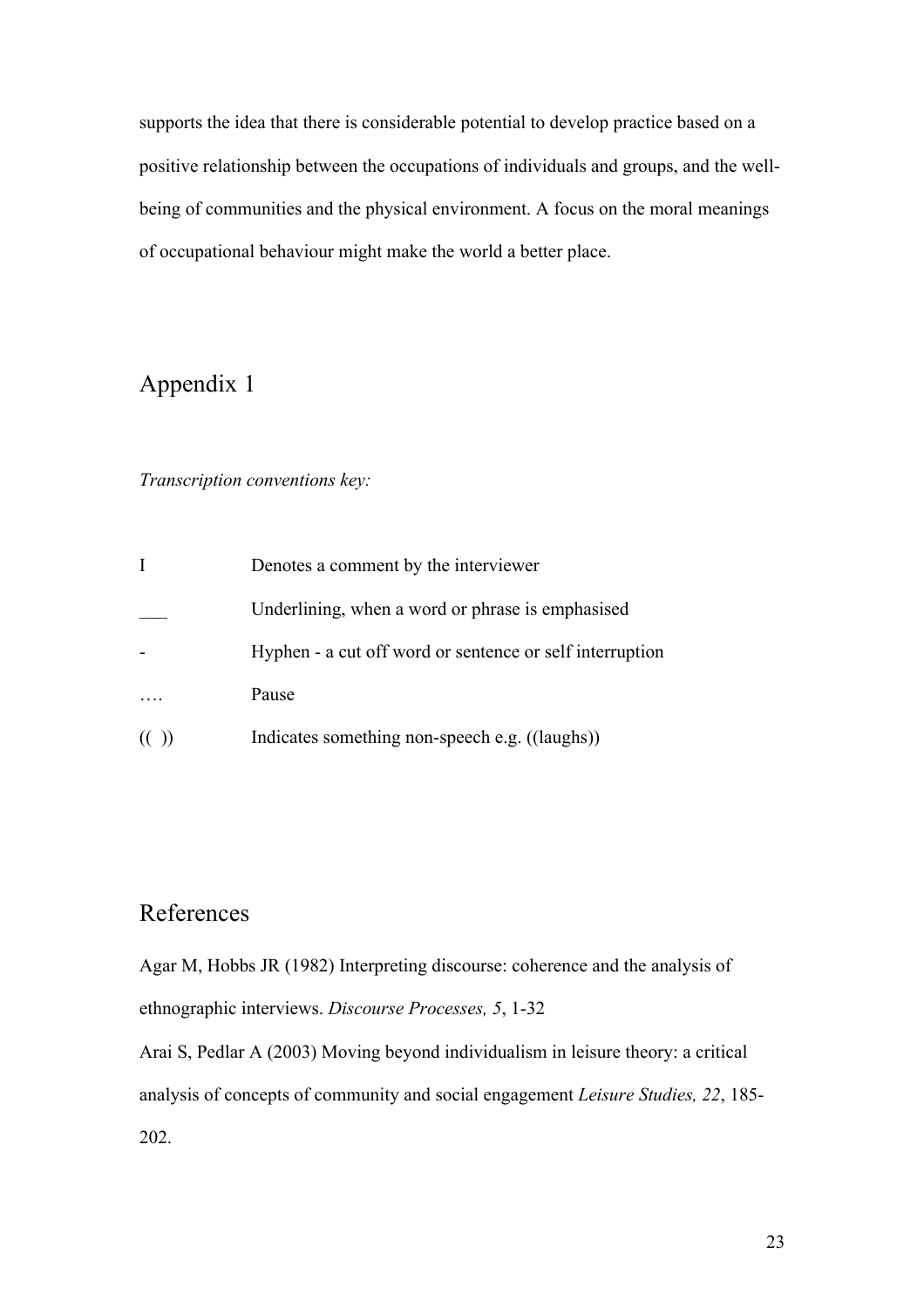Baldwin CK, Norris PA (1999) Exploring the dimensions of serious leisure: "Love me - love my dog!" *Journal of Leisure Research, 31*(1), 1-17.

Blumer H (1969) *Sociological implications of the thought of George Herbert Mead in symbolic interactionism*. New Jersey: Prentice Hall.

Braveman, B., & Helfrich, C. (2001). Occupational identity: exploring the narratives of three men living with AIDS. *Journal of Occupational Science, 8*(2), 25-31

Bruner J (1990). *Acts of meaning*. Cambridge, MA: Harvard University Press.

Christiansen C (1999) Defining lives: occupation as identity: an essay on competence,

coherence, and the creation of meaning. *The American Journal of Occupational Therapy* 53(6): 547-558.

Creek J (2003) *Occupational therapy defined as a complex intervention*. London: College of Occupational Therapists.

Crepeau EB (2000) Reconstructing Gloria: a narrative analysis of team meetings. *Qualitative Health Research, 10*(6), 766-787.

Crossley M (2000) *Introducing narrative psychology: self, trauma, and the construction of meaning*. Buckingham, Open University Press.

Fontana A, Frey JH (2003) The interview: from structured questions to negotiated text. In N. K. Denzin & Y. S. Lincoln (Eds.), *Collecting and interpreting qualitative materials* (pp. 61-106). Thousand Oaks CA: Sage Publications Inc

Gee JP (1986) Units in the production of narrative discourse. *Discourse Processes, 9*(391-422).

Goffman E (1959). *The presentation of self in everyday life.* New York: Doubleday. Gould A, DeSouza S, Rebeiro-Gruhl KL (2005) And then I lost that life: a shared narrative of four young men with schizophrenia. *British Journal of Occupational Therapy, 68*(10), 467-473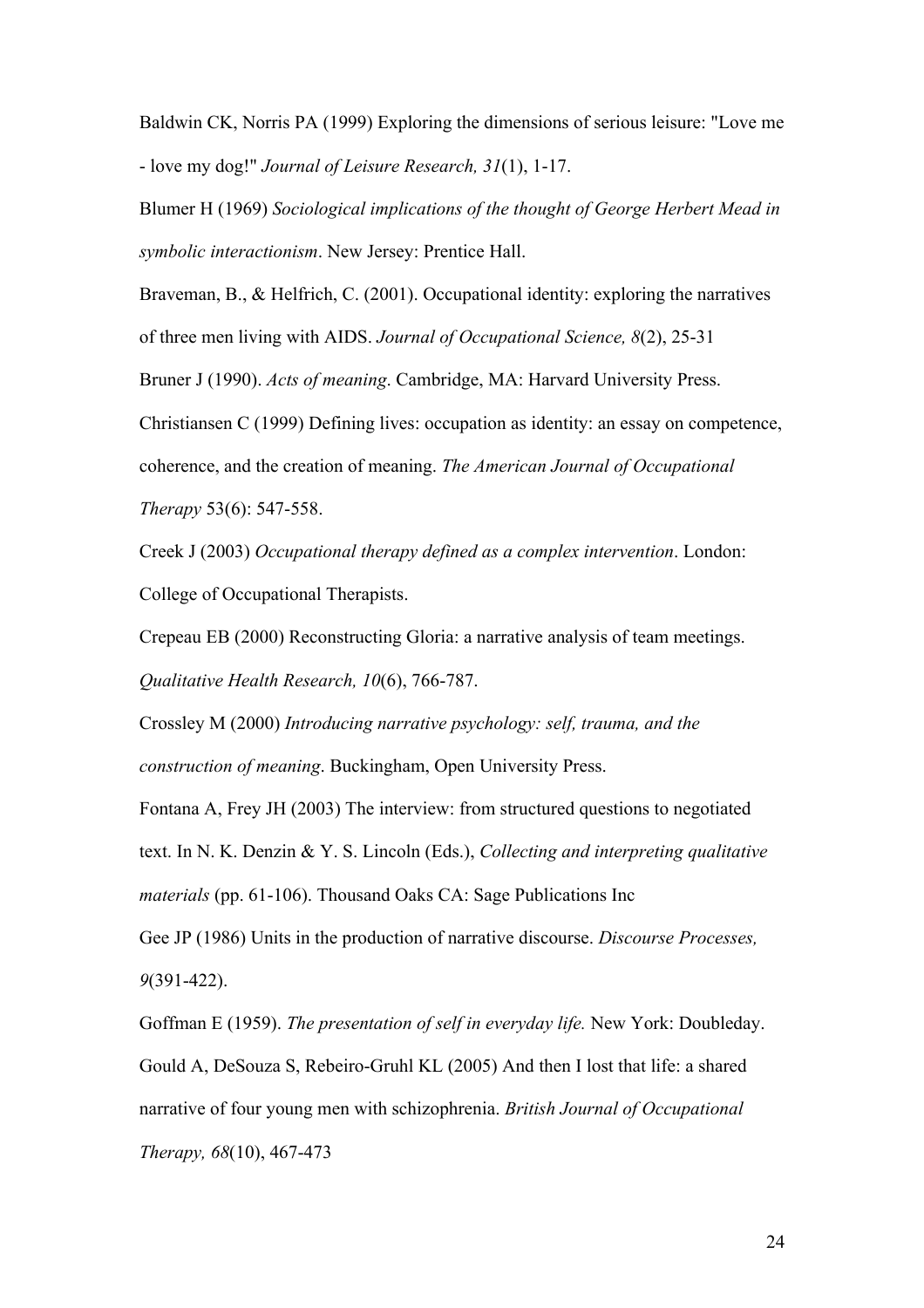Green,E (1998) 'Women doing friendship': an analysis of women's leisure as a site of identity construction, empowerment and resistance. *Leisure Studies* 17(3): 171-185 Hammell KW (2004) Dimensions of meaning in the occupations of daily life. *Canadian Journal of Occupational Therapy* 71(5): 296-305.

Hammell KW (2009) Self-care, productivity and leisure, or dimensions of occupational experience? Rethinking occupational "categories". *Canadian Journal of Occupational Therapy* 76(2): 107-114.

Hayward C, Taylor J (2011) Eudaimonic Well-being: Its Importance and Relevance to Occupational Therapy for Humanity. *Occupational Therapy International*. 18, 133– 141

Hewitt JP (1994). *Self and society: a symbolic interactionist social psychology.* Boston: Allyn and Bacon.

Hocking C, Wright-St. Clair V et al. (2002) The meaning of cooking and recipe work for older Thai and New Zealand women. *Journal of Occupational Science* 9(3): 117- 127.

Labov W, Waletzky J (1966) *Narrative analysis: oral versions of personal experience.* Paper presented at the Essays on the Verbal and Visual Arts, Proceedings of the 1966 Annual Spring Meeting of the American Ethnological Society, America. Mattingly C, Lawlor M. (2000). Learning from stories: narrative interviewing in cross-cultural research. *Scandinavian Journal of Occupational Therapy, 7*(4), 4-14 Mishler EG (1986) *Research interviewing: context and narrative*. Cambridge MA: Harvard University Press.

Mishler EG (1999) *Storylines: craft artists' narratives of identity*. Cambridge MA: Harvard University Press.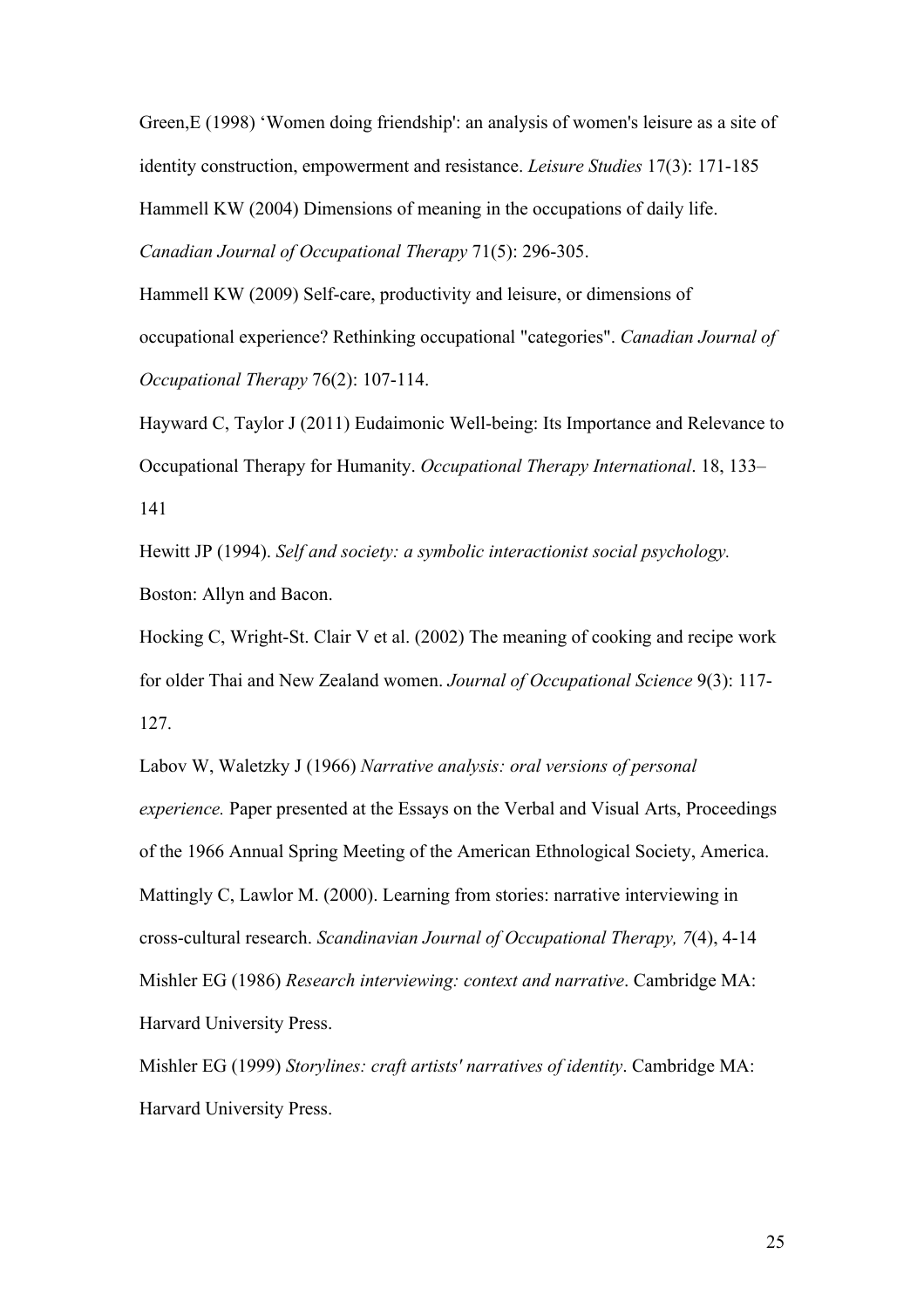Pentland W, McColl MA (2008) Occupational integrity: Another perspective on 'life balance'. *Canadian Journal of Occupational Therapy* 75(3), 135-138.

Polkinghorne DE (1991) Narrative and self concept. *Journal of Narrative and Life History* 1(2&3), 135-153.

Peloquin SM (2005). The art of occupational therapy. In *Occupational therapy without borders: learning from the spirit of survivors*. F. K. Kronenberg, S. S. Algado and N. Pollard. Edinburgh: Elsevier Churchill Livingstone**:** 99-109

Persson D (2001). *Aspects of meaning in everyday occupations and its relationships* 

*to health-related factors*. Faculty of Medicine. Lund, Lund University, Sweden.

Putnam RD (2000) *Bowling Alone: The Collapse and Revival of American* 

*Community.* NewYork: Simon & Schuster

Riessman CK (1993) *Narrative analysis*. London: Sage Publications.

Rojek C (2005). An outline of the action approach to leisure studies. *Leisure Studies* 24(1): 13-25.

Ryan RM, Deci EL (2000). Self‐determination theory and the facilitation of intrinsic motivation, social development, and well‐being. *The American Psychologist* 55: 68– 78.

Stebbins RA (1996) *The Barbershop singer: inside the world of a musical hobby*. Toronto: University of Toronto Press.

Taylor J (1995). A different voice in occupational therapy. *British Journal of Occupational Therapy* 58(4): 170-174.

Unruh AM (2004) Reflections on: "So...what do you do?" Occupation and the construction of identity. *Canadian Journal of Occupational Therapy* 5(71): 290-295. Whiteford G (2007). Artistry of everyday: connection, continuity and context. *Journal of Occupational Science* 14(2): 77-81.